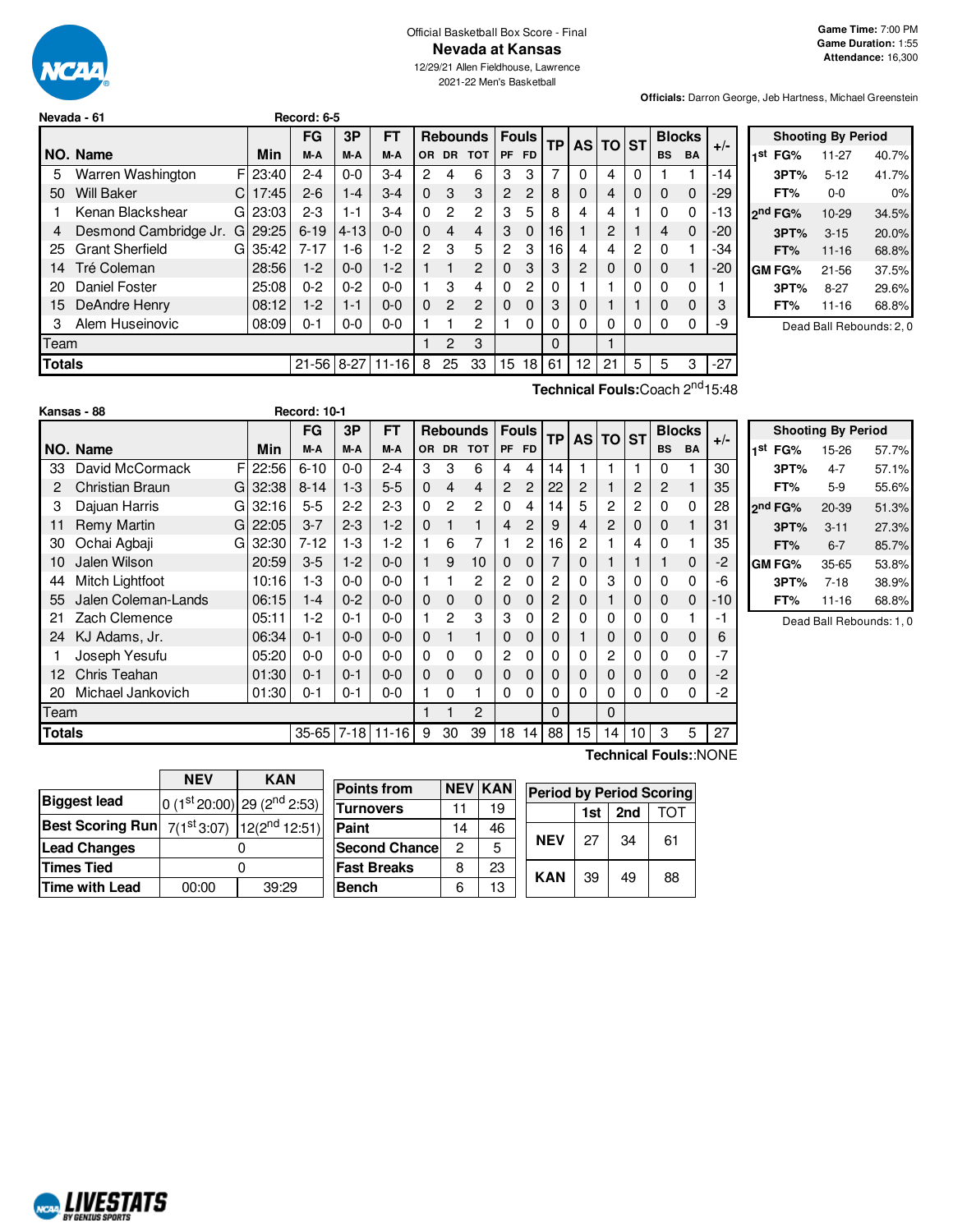

#### Official Basketball Play by Play - First Half **Nevada at Kansas** 12/29/21 Allen Fieldhouse, Lawrence

2021-22 Men's Basketball

**Officials:** Darron George, Jeb Hartness, Michael Greenstein

# **Period 1**

| <b>Quarter Starters:</b> |                                                                             |                   |             |                |                                            |                                                         |
|--------------------------|-----------------------------------------------------------------------------|-------------------|-------------|----------------|--------------------------------------------|---------------------------------------------------------|
| <b>KAN</b>               | 2 Braun C                                                                   | 3 Harris D        | 11 Martin R |                | 30 Agbaji O                                | 33 McCormack D                                          |
| <b>NEV</b>               | 1 Blackshear K                                                              | 4 Cambridge Jr. D |             | 5 Washington W | 25 Sherfield G                             | 50 Baker W                                              |
| <b>Game Time</b>         | <b>KAN</b>                                                                  |                   | Score       | <b>Diff</b>    |                                            | <b>NEV</b>                                              |
| 20:00                    | 30 AGBAJI O jumpball lost                                                   |                   |             |                | 5 WASHINGTON W jumpball won                |                                                         |
| 19:44                    | 3 HARRIS D steal (1)                                                        |                   |             |                | 5 WASHINGTON W turnover bad pass (1)       |                                                         |
| 19:40                    | 30 AGBAJI O foul drawn (1)                                                  |                   |             |                | 5 WASHINGTON W foul personal (1 - 1)       |                                                         |
| 19:29                    | 33 MCCORMACK D foul drawn (1)                                               |                   |             |                | 4 CAMBRIDGE JR. D foul shooting (1 - 2)    |                                                         |
| 19:29                    | 33 MCCORMACK D free throw 1 - 2 made (1)                                    |                   | $1 - 0$     | $\mathbf{1}$   |                                            |                                                         |
| 19:29                    | 33 MCCORMACK D free throw 2 - 2 missed                                      |                   |             |                |                                            |                                                         |
| 19:29                    |                                                                             |                   |             |                | 5 WASHINGTON W defensive rebound (1)       |                                                         |
| 19:18                    |                                                                             |                   |             |                |                                            | 25 SHERFIELD G 2pt FG in the paint, jump shot missed    |
| 19:14                    | 30 AGBAJI O defensive rebound (1)                                           |                   |             |                |                                            |                                                         |
| 19:09                    | 30 AGBAJI O 3pt FG, jump shot made (3)                                      |                   | $4 - 0$     | 4              |                                            |                                                         |
| 19:09                    | 11 MARTIN R assist (1)                                                      |                   |             |                |                                            |                                                         |
| 18:51                    |                                                                             |                   |             |                |                                            | 4 CAMBRIDGE JR. D 2pt FG in the paint, jump shot missed |
| 18:47                    | 30 AGBAJI O defensive rebound (2)                                           |                   |             |                |                                            |                                                         |
| 18:43                    | 33 MCCORMACK D foul drawn (2)                                               |                   |             |                | 50 BAKER W foul personal (1 - 3)           |                                                         |
| 18:33                    | 33 MCCORMACK D 2pt FG in the paint, turnaround jump shot<br>made(3)         |                   | 6-0         | 6              |                                            |                                                         |
| 18:19                    |                                                                             |                   |             |                | 4 CAMBRIDGE JR. D 3pt FG, jump shot missed |                                                         |
| 18:15                    | 30 AGBAJI O defensive rebound (3)                                           |                   |             |                |                                            |                                                         |
| 18:06                    | 2 BRAUN C 2pt FG in the paint, driving layup made (2)                       |                   | $8-0$       | 8              |                                            |                                                         |
| 17:46                    | 3 HARRIS D steal (2)                                                        |                   |             |                | 50 BAKER W turnover bad pass (1)           |                                                         |
| 17:39                    | 11 MARTIN R 2pt FG from turnover outside the paint, jump shot<br>missed     |                   |             |                |                                            |                                                         |
| 17:33                    |                                                                             |                   |             |                | 5 WASHINGTON W defensive rebound (2)       |                                                         |
| 17:31                    |                                                                             |                   | $8 - 3$     | 5              |                                            | 4 CAMBRIDGE JR. D 3pt FG fast break, jump shot made (3) |
| 17:31                    |                                                                             |                   |             |                | 1 BLACKSHEAR K assist (1)                  |                                                         |
| 17:11                    | 3 HARRIS D foul drawn (1)                                                   |                   |             |                | 25 SHERFIELD G foul personal (1 - 4)       |                                                         |
| 17:11                    |                                                                             |                   |             |                | 5 WASHINGTON W substitution out            |                                                         |
| 17:11                    |                                                                             |                   |             |                | 14 COLEMAN T substitution in               |                                                         |
| 17:06                    | 30 AGBAJI O 2pt FG outside the paint, jump shot missed                      |                   |             |                |                                            |                                                         |
| 17:01                    |                                                                             |                   |             |                | 50 BAKER W defensive rebound (1)           |                                                         |
| 16:49                    | 33 MCCORMACK D steal (1)                                                    |                   |             |                | 1 BLACKSHEAR K turnover lost ball (1)      |                                                         |
| 16:45                    | 2 BRAUN C 2pt FG fast break from turnover in the paint, layup<br>made $(4)$ |                   | $10-3$      | $\overline{7}$ |                                            |                                                         |
| 16:45                    | 30 AGBAJI O assist (1)                                                      |                   |             |                |                                            |                                                         |
| 16:32                    | 2 BRAUN C steal (1)                                                         |                   |             |                | 25 SHERFIELD G turnover bad pass (1)       |                                                         |
| 16:28                    | 2 BRAUN C 2pt FG fast break from turnover in the paint, dunk,<br>made(6)    |                   | $12 - 3$    | 9              |                                            |                                                         |
| 16:26                    |                                                                             |                   |             |                | Timeout 30 Sec                             |                                                         |
| 16:11                    |                                                                             |                   |             |                | 4 CAMBRIDGE JR. D 3pt FG, jump shot missed |                                                         |
| 15:59                    |                                                                             |                   |             |                | 14 COLEMAN T offensive rebound (1)         |                                                         |
| 15:59                    |                                                                             |                   |             |                | blocked                                    | 14 COLEMAN T 2pt FG second chance in the paint, layup   |
| 15:59                    | 2 BRAUN C block (1)                                                         |                   |             |                |                                            |                                                         |
| 15:54                    | 30 AGBAJI O defensive rebound (4)                                           |                   |             |                |                                            |                                                         |
| 15:49                    |                                                                             |                   |             |                | 50 BAKER W turnover travel (2)             |                                                         |
| <b>BY GENIUS SPORTS</b>  |                                                                             |                   |             |                |                                            |                                                         |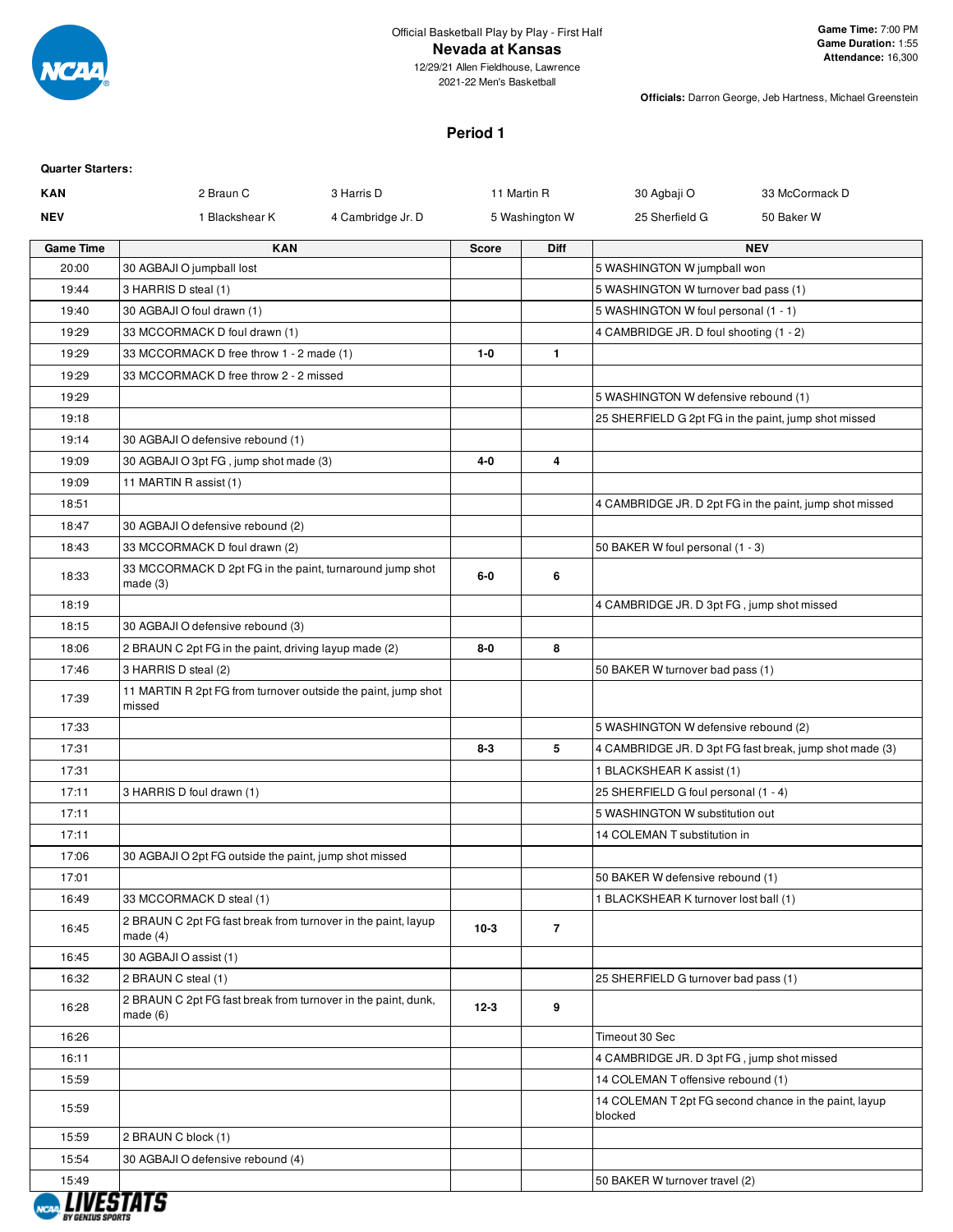

12/29/21 Allen Fieldhouse, Lawrence 2021-22 Men's Basketball

| <b>Game Time</b> | <b>KAN</b>                                                           | <b>Score</b>  | Diff | <b>NEV</b>                                                                              |
|------------------|----------------------------------------------------------------------|---------------|------|-----------------------------------------------------------------------------------------|
| 15:28            | 2 BRAUN C 2pt FG from turnover in the paint, driving layup<br>missed |               |      |                                                                                         |
| 15:25            |                                                                      |               |      | 50 BAKER W defensive rebound (2)                                                        |
| 15:20            | 30 AGBAJI O foul personal (1 - 1)                                    |               |      | 1 BLACKSHEAR K foul drawn (1)                                                           |
| 15:20            |                                                                      |               |      | 50 BAKER W substitution out                                                             |
| 15:20            |                                                                      |               |      | 5 WASHINGTON W substitution in                                                          |
| 15:15            |                                                                      | $12 - 5$      | 7    | 25 SHERFIELD G 2pt FG in the paint, jump shot made (2)                                  |
| 15:15            |                                                                      |               |      | 14 COLEMAN T assist (1)                                                                 |
| 14:57            | 33 MCCORMACK D 2pt FG in the paint, jump shot made (5)               | $14 - 5$      | 9    |                                                                                         |
| 14:43            |                                                                      | $14 - 8$      | 6    | 4 CAMBRIDGE JR. D 3pt FG, jump shot made (6)                                            |
| 14:43            |                                                                      |               |      | 25 SHERFIELD G assist (1)                                                               |
| 14:21            | 2 BRAUN C 2pt FG in the paint, layup made (8)                        | $16 - 8$      | 8    |                                                                                         |
| 14:04            | 11 MARTIN R foul personal (1 - 2)                                    |               |      | 1 BLACKSHEAR K foul drawn (2)                                                           |
| 13:56            |                                                                      |               |      | 25 SHERFIELD G 2pt FG outside the paint, pull up jump shot<br>missed                    |
| 13:52            | 33 MCCORMACK D defensive rebound (1)                                 |               |      |                                                                                         |
| 13:49            | 2 BRAUN C 2pt FG fast break in the paint, driving layup made<br>(10) | $18 - 8$      | 10   |                                                                                         |
| 13:49            | 2 BRAUN C foul drawn (1)                                             |               |      | 1 BLACKSHEAR K foul shooting (1 - 5)                                                    |
| 13:49            | 3 HARRIS D substitution out                                          |               |      |                                                                                         |
| 13:49            | 10 WILSON J substitution in                                          |               |      |                                                                                         |
| 13:49            |                                                                      |               |      | 1 BLACKSHEAR K substitution out                                                         |
| 13:49            |                                                                      |               |      | 20 FOSTER D substitution in                                                             |
| 13:49            | 2 BRAUN C free throw fast break 1 - 1 made (11)                      | $19-8$        | 11   |                                                                                         |
| 13:39            |                                                                      |               |      | 4 CAMBRIDGE JR. D 3pt FG, jump shot missed                                              |
| 13:35            |                                                                      |               |      | 5 WASHINGTON W offensive rebound (3)                                                    |
| 13:35            |                                                                      |               |      | 5 WASHINGTON W turnover travel (2)                                                      |
| 13:16            | 2 BRAUN C 3pt FG from turnover, jump shot missed                     |               |      |                                                                                         |
| 13:12            |                                                                      |               |      | 5 WASHINGTON W defensive rebound (4)                                                    |
| 12:53            |                                                                      | 19-11         | 8    | 25 SHERFIELD G 3pt FG, jump shot made (5)                                               |
| 12:36            | 11 MARTIN R turnover bad pass (1)                                    |               |      |                                                                                         |
| 12:36            | 11 MARTIN R substitution out                                         |               |      |                                                                                         |
| 12:36            | 33 MCCORMACK D substitution out                                      |               |      |                                                                                         |
| 12:36            | 3 HARRIS D substitution in                                           |               |      |                                                                                         |
| 12:36            | 44 LIGHTFOOT M substitution in                                       |               |      |                                                                                         |
| 12:20            |                                                                      | 19-13         | 6    | 4 CAMBRIDGE JR. D 2pt FG from turnover outside the paint,<br>pull up jump shot made (8) |
| 12:06            | 30 AGBAJI O 2pt FG outside the paint, jump shot made (5)             | $21 - 13$     | 8    |                                                                                         |
| 11:40            |                                                                      |               |      | 5 WASHINGTON W 2pt FG in the paint, layup blocked                                       |
| 11:40            | 2 BRAUN C block (2)                                                  |               |      |                                                                                         |
| 11:40            |                                                                      |               |      | 20 FOSTER D offensive rebound (1)                                                       |
| 11:33            |                                                                      |               |      | 25 SHERFIELD G 2pt FG second chance in the paint, layup<br>missed                       |
| 11:30            | 10 WILSON J defensive rebound (1)                                    |               |      |                                                                                         |
| 11:29            | 44 LIGHTFOOT M 2pt FG fast break in the paint, dunk, made (2)        | 23-13         | 10   |                                                                                         |
| 11:29            | 3 HARRIS D assist (1)                                                |               |      |                                                                                         |
| 11:11            |                                                                      |               |      | 25 SHERFIELD G turnover bad pass (2)                                                    |
| 11:11            |                                                                      | Timeout media |      |                                                                                         |
| 11:11            |                                                                      |               |      | 5 WASHINGTON W substitution out                                                         |
| 11:11            |                                                                      |               |      | 50 BAKER W substitution in                                                              |
| 10:55            | 3 HARRIS D foul drawn (2)                                            |               |      | 50 BAKER W foul shooting (2 - 6)                                                        |

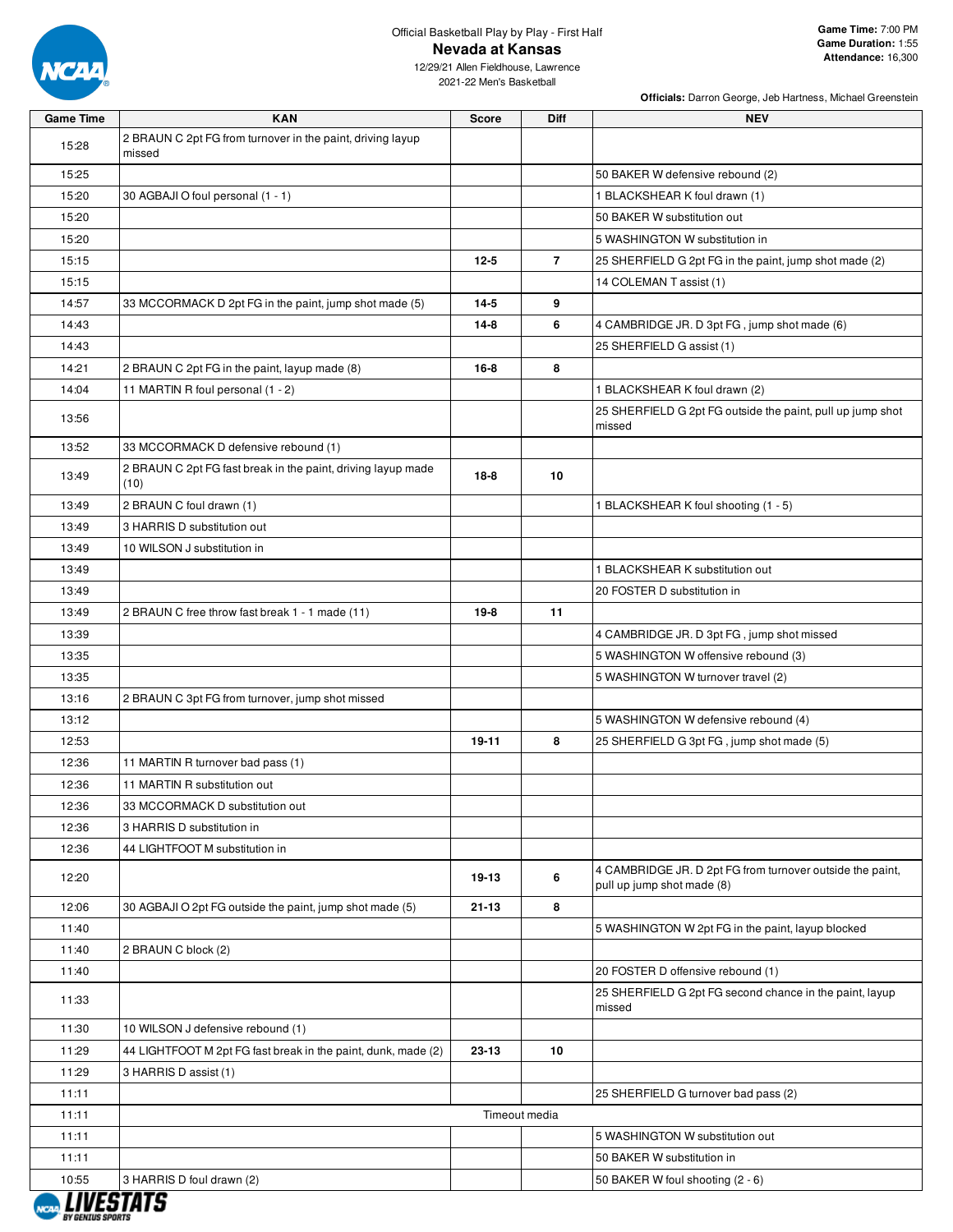

**Officials:** Darron George, Jeb Hartness, Michael Greenstein

| <b>Game Time</b> | <b>KAN</b>                                          | <b>Score</b> | Diff          | <b>NEV</b>                                                                       |
|------------------|-----------------------------------------------------|--------------|---------------|----------------------------------------------------------------------------------|
| 10:55            | 3 HARRIS D free throw 1 - 2 made (1)                | 24-13        | 11            |                                                                                  |
| 10:55            |                                                     |              |               | 50 BAKER W substitution out                                                      |
| 10:55            |                                                     |              |               | 15 HENRY D substitution in                                                       |
| 10:55            | 3 HARRIS D free throw 2 - 2 missed                  |              |               |                                                                                  |
| 10:55            |                                                     |              |               | 20 FOSTER D defensive rebound (2)                                                |
| 10:44            | 2 BRAUN C steal (2)                                 |              |               | 25 SHERFIELD G turnover bad pass (3)                                             |
| 10:41            | 44 LIGHTFOOT M turnover bad pass (1)                |              |               |                                                                                  |
| 10:41            | 30 AGBAJI O substitution out                        |              |               |                                                                                  |
| 10:41            | 55 COLEMAN-LANDS J substitution in                  |              |               |                                                                                  |
| 10:32            |                                                     | 24-16        | 8             | 15 HENRY D 3pt FG from turnover, jump shot made (3)                              |
| 10:32            |                                                     |              |               | 25 SHERFIELD G assist (2)                                                        |
| 10:16            | 10 WILSON J 3pt FG, jump shot missed                |              |               |                                                                                  |
| 10:13            | 44 LIGHTFOOT M offensive rebound (1)                |              |               |                                                                                  |
| 10:11            | 44 LIGHTFOOT M turnover lost ball (2)               |              |               | 15 HENRY D steal (1)                                                             |
| 10:05            |                                                     |              |               | 25 SHERFIELD G 3pt FG from turnover, jump shot missed                            |
| 10:02            | 44 LIGHTFOOT M defensive rebound (2)                |              |               |                                                                                  |
| 09:37            | 2 BRAUN C 2pt FG in the paint, driving layup missed |              |               |                                                                                  |
| 09:33            |                                                     |              |               | 4 CAMBRIDGE JR. D defensive rebound (1)                                          |
| 09:15            |                                                     |              |               | 4 CAMBRIDGE JR. D 3pt FG, jump shot missed                                       |
| 09:12            | 10 WILSON J defensive rebound (2)                   |              |               |                                                                                  |
| 09:07            | 3 HARRIS D turnover dribbling violation (1)         |              |               |                                                                                  |
| 09:07            | 2 BRAUN C substitution out                          |              |               |                                                                                  |
| 09:07            | 44 LIGHTFOOT M substitution out                     |              |               |                                                                                  |
| 09:07            | 30 AGBAJI O substitution in                         |              |               |                                                                                  |
| 09:07            | 33 MCCORMACK D substitution in                      |              |               |                                                                                  |
| 09:07            |                                                     |              |               | 25 SHERFIELD G substitution out                                                  |
| 09:07            |                                                     |              |               | 1 BLACKSHEAR K substitution in                                                   |
| 09:07            |                                                     |              |               | 15 HENRY D substitution out                                                      |
| 09:07            |                                                     |              |               | 5 WASHINGTON W substitution in                                                   |
| 08:58            | 33 MCCORMACK D foul personal (1 - 3)                |              |               | 1 BLACKSHEAR K foul drawn (3)                                                    |
| 08:53            | 3 HARRIS D foul drawn (3)                           |              |               | 1 BLACKSHEAR K foul offensive (2 - 7)                                            |
| 08:53            |                                                     |              |               | 1 BLACKSHEAR K turnover offensive (2)                                            |
| 08:32            | 55 COLEMAN-LANDS J turnover travel (1)              |              |               |                                                                                  |
| 08:20            |                                                     | 24-18        | 6             | 4 CAMBRIDGE JR. D 2pt FG from turnover outside the paint,<br>jump shot made (10) |
| 08:20            |                                                     |              |               | 14 COLEMAN T assist (2)                                                          |
| 08:16            | Timeout 30 Sec                                      |              |               |                                                                                  |
| 08:16            |                                                     |              | Timeout media |                                                                                  |
| 08:16            | 10 WILSON J substitution out                        |              |               |                                                                                  |
| 08:16            | 55 COLEMAN-LANDS J substitution out                 |              |               |                                                                                  |
| 08:16            | 2 BRAUN C substitution in                           |              |               |                                                                                  |
| 08:16            | 11 MARTIN R substitution in                         |              |               |                                                                                  |
| 08:16            |                                                     |              |               | 1 BLACKSHEAR K substitution out                                                  |
| 08:16            |                                                     |              |               | 4 CAMBRIDGE JR. D substitution out                                               |
| 08:16            |                                                     |              |               | 3 HUSEINOVIC A substitution in                                                   |
| 08:16            |                                                     |              |               | 25 SHERFIELD G substitution in                                                   |
| 08:06            | 33 MCCORMACK D turnover lost ball (1)               |              |               | 25 SHERFIELD G steal (1)                                                         |
| 07:54            | jump ball situation                                 |              |               |                                                                                  |
| 07:54            | 30 AGBAJI O steal (1)                               |              |               | 25 SHERFIELD G turnover lost ball (4)                                            |
|                  |                                                     |              |               |                                                                                  |

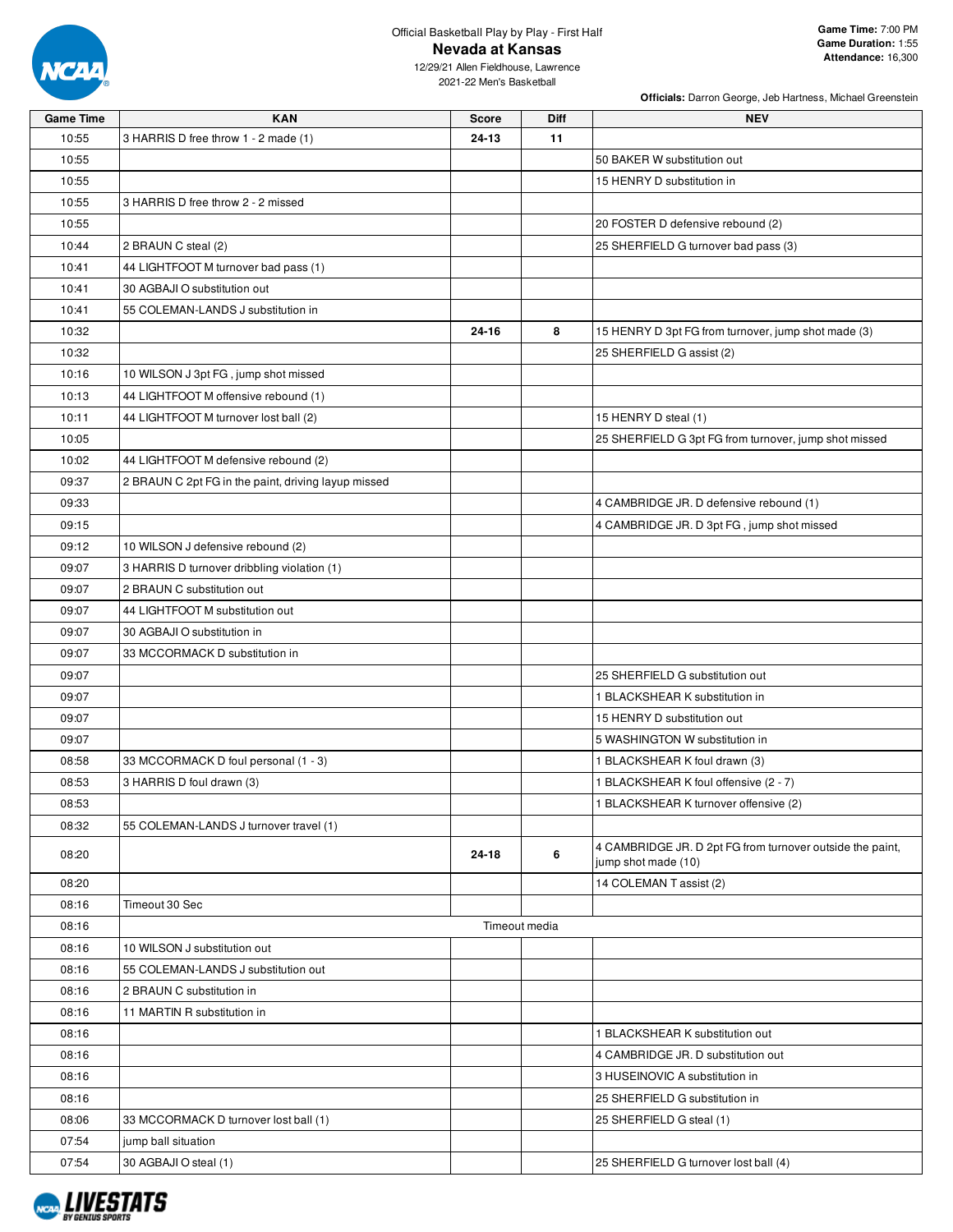

**Officials:** Darron George, Jeb Hartness, Michael Greenstein

| <b>Game Time</b> | <b>KAN</b>                                                                    | <b>Score</b> | Diff           | <b>NEV</b>                                                         |
|------------------|-------------------------------------------------------------------------------|--------------|----------------|--------------------------------------------------------------------|
| 07:40            | 33 MCCORMACK D foul drawn (3)                                                 |              |                | 5 WASHINGTON W foul shooting (2 - 8)                               |
| 07:40            | 33 MCCORMACK D free throw 1 - 2 missed                                        |              |                |                                                                    |
| 07:40            | offensive dead ball rebound (1)                                               |              |                |                                                                    |
| 07:40            | 33 MCCORMACK D free throw 2 - 2 made (6)                                      | $25 - 18$    | $\overline{7}$ |                                                                    |
| 07:14            |                                                                               |              |                | 5 WASHINGTON W turnover travel (3)                                 |
| 06:57            | 3 HARRIS D 3pt FG from turnover, jump shot made (4)                           | 28-18        | 10             |                                                                    |
| 06:57            | 11 MARTIN R assist (2)                                                        |              |                |                                                                    |
| 06:38            |                                                                               |              |                | 20 FOSTER D turnover travel (1)                                    |
| 06:38            |                                                                               |              |                | 14 COLEMAN T substitution out                                      |
| 06:38            |                                                                               |              |                | 4 CAMBRIDGE JR. D substitution in                                  |
| 06:24            | 11 MARTIN R foul drawn (1)                                                    |              |                | 3 HUSEINOVIC A foul shooting (1 - 9)                               |
| 06:24            | 11 MARTIN R free throw 1 - 2 made (1)                                         | $29 - 18$    | 11             |                                                                    |
| 06:24            | 11 MARTIN R free throw 2 - 2 missed                                           |              |                |                                                                    |
| 06:24            |                                                                               |              |                | 20 FOSTER D defensive rebound (3)                                  |
| 06:12            | 11 MARTIN R foul drawn (2)                                                    |              |                | 4 CAMBRIDGE JR. D foul offensive (2 - 10)                          |
| 06:12            |                                                                               |              |                | 4 CAMBRIDGE JR. D turnover offensive (1)                           |
| 05:54            | 33 MCCORMACK D 2pt FG from turnover in the paint, layup<br>missed             |              |                |                                                                    |
| 05:52            | 33 MCCORMACK D offensive rebound (2)                                          |              |                |                                                                    |
|                  | 33 MCCORMACK D 2pt FG from turnover second chance in the                      |              |                |                                                                    |
| 05:49            | paint, layup missed                                                           |              |                |                                                                    |
| 05:45            | 30 AGBAJI O offensive rebound (5)                                             |              |                |                                                                    |
| 05:44            | 30 AGBAJI O 2pt FG from turnover second chance in the paint,<br>layup blocked |              |                |                                                                    |
| 05:44            |                                                                               |              |                | 5 WASHINGTON W block (1)                                           |
| 05:40            |                                                                               |              |                | 25 SHERFIELD G defensive rebound (1)                               |
| 05:37            | 30 AGBAJI O steal (2)                                                         |              |                | 4 CAMBRIDGE JR. D turnover lost ball (2)                           |
| 05:32            | 30 AGBAJI O 2pt FG fast break from turnover in the paint, layup<br>made $(7)$ | $31 - 18$    | 13             |                                                                    |
| 05:17            |                                                                               | $31 - 21$    | 10             | 4 CAMBRIDGE JR. D 3pt FG, jump shot made (13)                      |
| 05:17            |                                                                               |              |                | 20 FOSTER D assist (1)                                             |
| 04:54            | 11 MARTIN R turnover lost ball (2)                                            |              |                |                                                                    |
| 04:54            | 11 MARTIN R substitution out                                                  |              |                |                                                                    |
| 04:54            | 33 MCCORMACK D substitution out                                               |              |                |                                                                    |
| 04:54            | 10 WILSON J substitution in                                                   |              |                |                                                                    |
| 04:54            | 44 LIGHTFOOT M substitution in                                                |              |                |                                                                    |
| 04:54            |                                                                               |              |                | 5 WASHINGTON W substitution out                                    |
| 04:54            |                                                                               |              |                | 15 HENRY D substitution in                                         |
| 04:54            |                                                                               |              |                | 3 HUSEINOVIC A substitution out                                    |
| 04:54            |                                                                               |              |                | 14 COLEMAN T substitution in                                       |
| 04:34            |                                                                               |              |                | 25 SHERFIELD G 2pt FG from turnover in the paint, layup<br>blocked |
| 04:34            | 10 WILSON J block (1)                                                         |              |                |                                                                    |
| 04:34            |                                                                               |              |                | 25 SHERFIELD G offensive rebound (2)                               |
| 04:34            | jump ball situation                                                           |              |                |                                                                    |
| 04:23            |                                                                               |              |                | turnover shot clock (15)                                           |
| 04:10            | 44 LIGHTFOOT M 2pt FG from turnover in the paint, layup<br>missed             |              |                |                                                                    |
| 04:07            |                                                                               |              |                | 15 HENRY D defensive rebound (1)                                   |
| 03:48            |                                                                               | $31 - 23$    | 8              | 14 COLEMAN T 2pt FG in the paint, layup made (2)                   |
| 03:38            | 44 LIGHTFOOT M foul offensive (1 - 4)                                         |              |                | 14 COLEMAN T foul drawn (1)                                        |

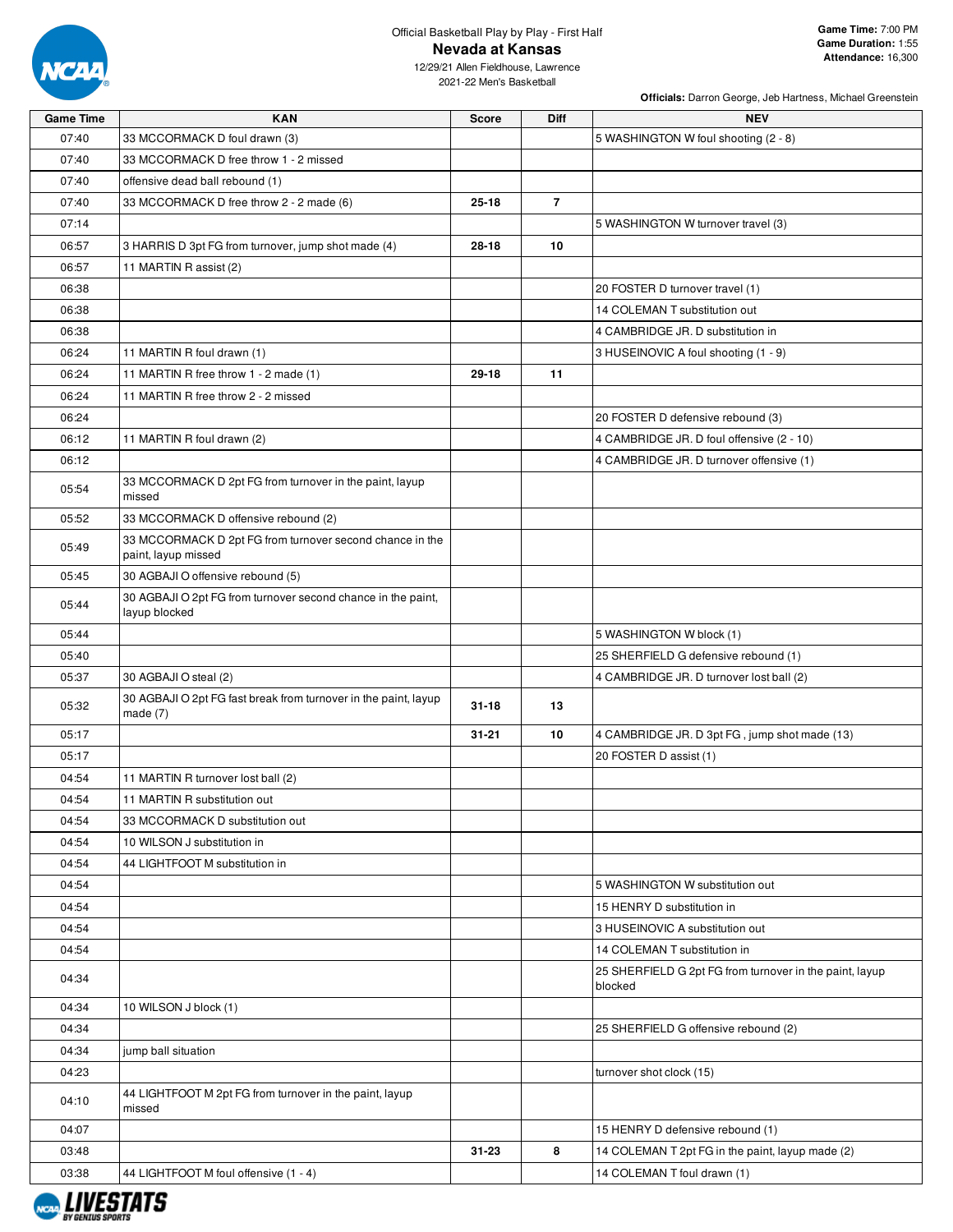

12/29/21 Allen Fieldhouse, Lawrence 2021-22 Men's Basketball

| <b>Game Time</b> | <b>KAN</b>                                                                 | <b>Score</b>         | <b>Diff</b>   | <b>NEV</b>                                                                 |
|------------------|----------------------------------------------------------------------------|----------------------|---------------|----------------------------------------------------------------------------|
| 03:38            | 44 LIGHTFOOT M turnover offensive (3)                                      |                      |               |                                                                            |
| 03:38            |                                                                            |                      | Timeout media |                                                                            |
| 03:38            | 44 LIGHTFOOT M substitution out                                            |                      |               |                                                                            |
| 03:38            | 21 CLEMENCE Z substitution in                                              |                      |               |                                                                            |
| 03:24            |                                                                            |                      |               | 4 CAMBRIDGE JR. D 3pt FG from turnover, jump shot missed                   |
| 03:21            | 2 BRAUN C defensive rebound (1)                                            |                      |               |                                                                            |
| 03:16            | 2 BRAUN C foul offensive (1 - 5)                                           |                      |               | 20 FOSTER D foul drawn (1)                                                 |
| 03:16            | 2 BRAUN C turnover offensive (1)                                           |                      |               |                                                                            |
| 03:07            |                                                                            | $31 - 25$            | 6             | 25 SHERFIELD G 2pt FG from turnover in the paint, jump shot<br>made $(7)$  |
| 02:44            | 21 CLEMENCE Z 3pt FG, jump shot blocked                                    |                      |               |                                                                            |
| 02:44            |                                                                            |                      |               | 4 CAMBRIDGE JR. D block (1)                                                |
| 02:38            |                                                                            |                      |               | 20 FOSTER D defensive rebound (4)                                          |
| 02:32            |                                                                            |                      |               | 15 HENRY D 2pt FG outside the paint, jump shot missed                      |
| 02:27            | 21 CLEMENCE Z defensive rebound (1)                                        |                      |               |                                                                            |
| 02:13            | 10 WILSON J turnover travel (1)                                            |                      |               |                                                                            |
| 02:13            | 10 WILSON J substitution out                                               |                      |               |                                                                            |
| 02:13            | 21 CLEMENCE Z substitution out                                             |                      |               |                                                                            |
| 02:13            | 11 MARTIN R substitution in                                                |                      |               |                                                                            |
| 02:13            | 24 ADAMS, JR. K substitution in                                            |                      |               |                                                                            |
| 02:13            |                                                                            |                      |               | 4 CAMBRIDGE JR. D substitution out                                         |
| 02:13            |                                                                            |                      |               | 3 HUSEINOVIC A substitution in                                             |
| 02:00            |                                                                            |                      |               | 3 HUSEINOVIC A 2pt FG from turnover outside the paint, jump<br>shot missed |
| 01:55            | 30 AGBAJI O defensive rebound (6)                                          |                      |               |                                                                            |
| 01:51            | 2 BRAUN C 3pt FG, jump shot made (14)                                      | 34-25                | 9             |                                                                            |
| 01:51            | 24 ADAMS, JR. K assist (1)                                                 |                      |               |                                                                            |
| 01:21            |                                                                            |                      |               | 25 SHERFIELD G 3pt FG, jump shot missed                                    |
| 01:18            | 30 AGBAJI O defensive rebound (7)                                          |                      |               |                                                                            |
| 00:56            | 11 MARTIN R 3pt FG, jump shot made (4)                                     | 37-25                | 12            |                                                                            |
| 00:56            | 3 HARRIS D assist (2)                                                      |                      |               |                                                                            |
| 00:37            | 30 AGBAJI O steal (3)                                                      |                      |               | 15 HENRY D turnover lost ball (1)                                          |
| 00:32            | 30 AGBAJI O 2pt FG fast break from turnover in the paint, dunk,<br>made(9) | 39-25                | 14            |                                                                            |
| 00:05            |                                                                            | 39-27                | 12            | 25 SHERFIELD G 2pt FG outside the paint, step back jump shot<br>made $(9)$ |
|                  |                                                                            | <b>END OF PERIOD</b> |               |                                                                            |
|                  |                                                                            | <b>KAN 39-27 NEV</b> |               |                                                                            |

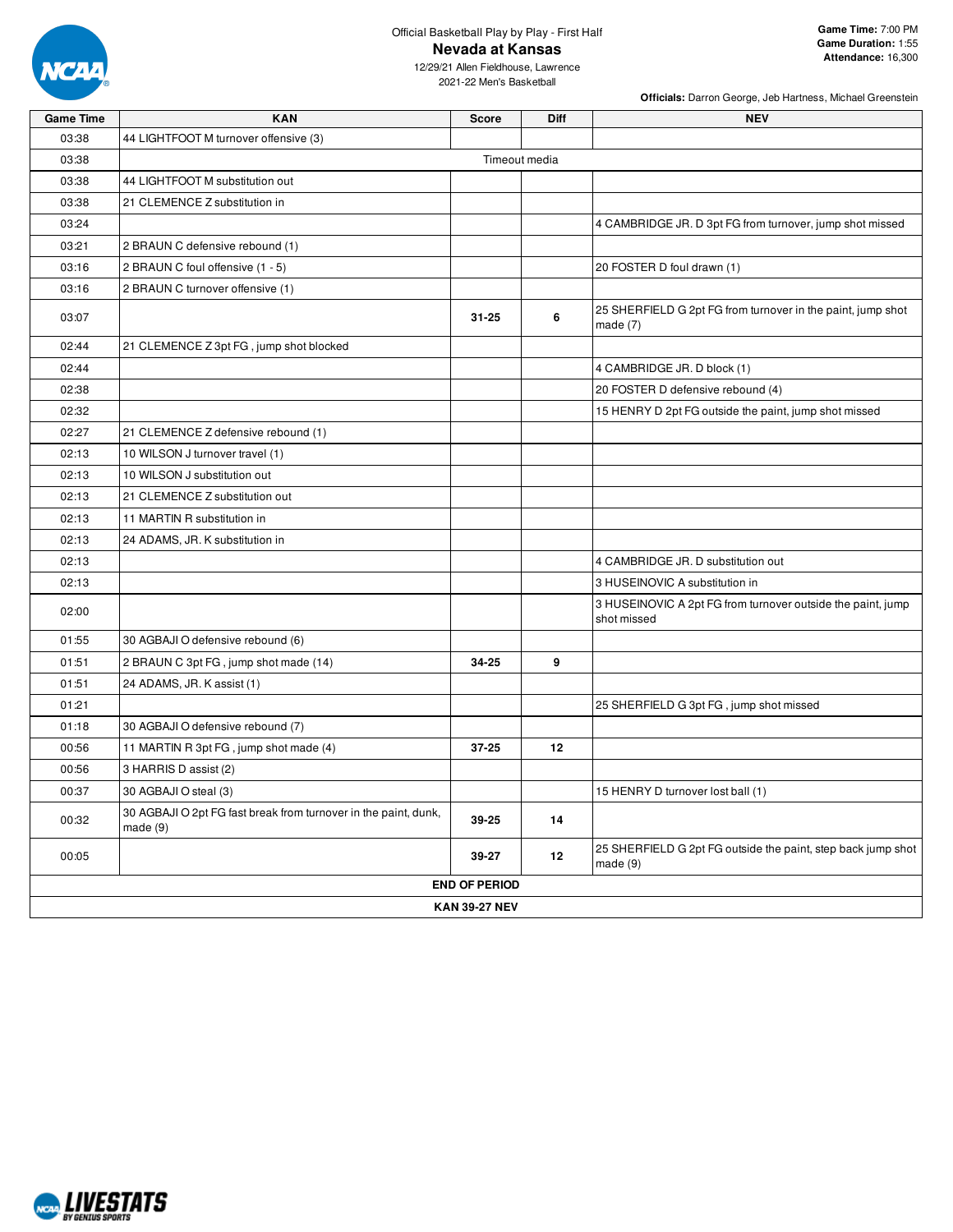

**Nevada - 27**

# Official Basketball Box Score - First Half **Nevada at Kansas**

12/29/21 Allen Fieldhouse, Lawrence 2021-22 Men's Basketball

**Officials:** Darron George, Jeb Hartness, Michael Greenstein

|               |                        |    |       | FG        | 3P         | <b>FT</b> |           |           | <b>Rebounds</b> | <b>Fouls</b><br>ТP |           |          | <b>AS</b>      | <b>TO</b>      | <b>ST</b> | <b>Blocks</b> |           | $+/-$  |
|---------------|------------------------|----|-------|-----------|------------|-----------|-----------|-----------|-----------------|--------------------|-----------|----------|----------------|----------------|-----------|---------------|-----------|--------|
|               | NO. Name               |    | Min   | M-A       | M-A        | M-A       | <b>OR</b> | <b>DR</b> | <b>TOT</b>      | <b>PF</b>          | <b>FD</b> |          |                |                |           | <b>BS</b>     | <b>BA</b> |        |
| 5             | Warren Washington      | F  | 11:11 | $0 - 1$   | $0 - 0$    | $0 - 0$   |           | 3         | 4               | 2                  | 0         | 0        | 0              | 3              | 0         |               |           | -8     |
| 50            | <b>Will Baker</b>      | C. | 04:56 | $0 - 0$   | $0 - 0$    | $0 - 0$   | 0         | 2         | $\overline{2}$  | 2                  | $\Omega$  | $\Omega$ | 0              | $\overline{2}$ | 0         | $\Omega$      | $\Omega$  | $-10$  |
|               | Kenan Blackshear       | G  | 07:02 | $0 - 0$   | $0 - 0$    | $0 - 0$   | 0         | $\Omega$  | 0               | $\overline{c}$     | 3         | 0        |                | 2              | 0         | $\Omega$      | $\Omega$  | -8     |
| 4             | Desmond Cambridge Jr.  | G  | 16:09 | $5 - 11$  | $3 - 8$    | $0-0$     | $\Omega$  |           |                 | $\overline{2}$     | $\Omega$  | 13       | 0              | $\overline{c}$ | 0         |               | $\Omega$  | $-2$   |
| 25            | <b>Grant Sherfield</b> | G  | 19:09 | $4 - 10$  | $1-3$      | $0 - 0$   |           |           | 2               |                    | 0         | 9        | 2              | 4              |           | $\Omega$      |           | $-14$  |
| 14            | Tré Coleman            |    | 15:27 | $1-2$     | $0 - 0$    | $0-0$     |           | $\Omega$  |                 | $\Omega$           |           | 2        | $\overline{2}$ | 0              | 0         | $\Omega$      |           | $-7$   |
| 20            | <b>Daniel Foster</b>   |    | 13:49 | $0 - 0$   | $0 - 0$    | $0 - 0$   |           | 3         | 4               | $\Omega$           |           | 0        |                |                | 0         | $\Omega$      | $\Omega$  | $-2$   |
| 15            | DeAndre Henry          |    | 06:42 | $1-2$     | 1-1        | $0 - 0$   | 0         |           |                 | $\Omega$           | 0         | 3        | 0              |                |           | 0             | 0         |        |
| 3             | Alem Huseinovic        |    | 05:35 | $0 - 1$   | $0 - 0$    | $0-0$     | $\Omega$  | $\Omega$  | 0               |                    | 0         | 0        | 0              | 0              | 0         | 0             | $\Omega$  | -10    |
| Team          |                        |    |       |           |            |           | 0         | 0         | 0               |                    |           | 0        |                |                |           |               |           |        |
| <b>Totals</b> |                        |    |       | $11 - 27$ | $5-12$ 0-0 |           | 4         | 11        | 15              | 10                 | 5         | 27       | 6              | 16             | 2         | 2             | 3         | $-12$  |
|               |                        |    |       |           |            |           |           |           |                 |                    |           |          |                |                |           |               |           | $\sim$ |

|     | <b>Shooting By Period</b> |          |       |  |  |  |  |  |
|-----|---------------------------|----------|-------|--|--|--|--|--|
| 1st | FG%                       | 11-27    | 40.7% |  |  |  |  |  |
|     | 3PT%                      | $5 - 12$ | 41.7% |  |  |  |  |  |
|     | FT%                       | $0 - 0$  | 0%    |  |  |  |  |  |
|     | <b>GM FG%</b>             | 11-27    | 40.7% |  |  |  |  |  |
|     | 3PT%                      | $5 - 12$ | 41.7% |  |  |  |  |  |
|     | FT%                       | $0 - 0$  | 0.0%  |  |  |  |  |  |

Dead Ball Rebounds: 0, 0

| Kansas - 39 |  |
|-------------|--|

**Technical Fouls:**:NONE

|                      |       | FG        | 3Р      | <b>FT</b> |                                               | <b>Rebounds</b> |               |           | <b>Fouls</b> | <b>TP</b> | <b>AS</b> | <b>TO</b> | <b>ST</b> | <b>Blocks</b>  |           | $+/-$ |
|----------------------|-------|-----------|---------|-----------|-----------------------------------------------|-----------------|---------------|-----------|--------------|-----------|-----------|-----------|-----------|----------------|-----------|-------|
| NO. Name             | Min   | M-A       | M-A     | M-A       | OR.                                           | <b>DR</b>       | <b>TOT</b>    | <b>PF</b> | <b>FD</b>    |           |           |           |           | <b>BS</b>      | <b>BA</b> |       |
| F<br>David McCormack | 11:37 | 2-4       | $0-0$   | $2 - 4$   |                                               |                 | 2             |           | 3            | 6         | 0         |           |           | 0              | 0         | 10    |
| Christian Braun<br>G | 19:09 | $6-9$     | $1-2$   | $1 - 1$   | $\Omega$                                      | 1               |               |           |              | 14        | 0         |           | 2         | $\overline{2}$ | $\Omega$  | 14    |
| Dajuan Harris<br>G   | 18:47 | $1 - 1$   | $1 - 1$ | $1 - 2$   | $\Omega$                                      | $\Omega$        | $\Omega$      | $\Omega$  | 3            | 4         | 2         |           | 2         | 0              | 0         | 14    |
| Remy Martin<br>G     | 12:59 | $1-2$     | $1 - 1$ | $1 - 2$   | $\Omega$                                      | $\Omega$        | $\Omega$      |           | 2            | 4         | 2         | 2         | 0         | 0              | $\Omega$  | 18    |
| Ochai Agbaji<br>G    | 18:26 | $4-6$     | $1 - 1$ | $0 - 0$   |                                               | 6               | 7             |           |              | 9         |           | 0         | 3         | 0              |           | 15    |
| Jalen Wilson         | 08:14 | $0 - 1$   | $0 - 1$ | $0 - 0$   | $\Omega$                                      | 2               | $\mathcal{P}$ | $\Omega$  | 0            | 0         | 0         |           | 0         |                | $\Omega$  | -8    |
| Mitch Lightfoot      | 04:45 | $1-2$     | $0-0$   |           |                                               |                 | 2             |           | 0            | 2         | 0         | 3         | 0         | 0              | 0         | -2    |
| Jalen Coleman-Lands  | 02:25 | $0 - 0$   |         |           | $\Omega$                                      | $\Omega$        | $\Omega$      | $\Omega$  | 0            | 0         | 0         |           | 0         | 0              | $\Omega$  | $-5$  |
| Zach Clemence        | 01:25 | $0 - 1$   | $0 - 1$ | $0 - 0$   | $\Omega$                                      |                 |               | $\Omega$  | 0            | 0         | 0         | 0         | 0         | 0              |           | $-2$  |
| KJ Adams, Jr.        | 02:13 | $0 - 0$   |         |           | $\Omega$                                      | $\Omega$        | $\Omega$      | $\Omega$  | 0            | 0         |           | $\Omega$  | 0         | 0              | $\Omega$  | 6     |
|                      |       |           |         |           | $\Omega$                                      | 0               | $\Omega$      |           |              | 0         |           | 0         |           |                |           |       |
|                      |       | $15 - 26$ | $4 - 7$ |           | 3                                             | 12              | 15            | 5         | 10           | 39        | 6         | 10        | 8         | 3              | 2         | 12    |
|                      |       |           |         | $0-0$     | $0 - 0$<br>$0 - 0$<br>$0-0$<br>$0-0$<br>$5-9$ |                 |               |           |              |           |           |           |           |                |           |       |

| <b>Shooting By Period</b> |         |       |  |  |  |  |  |
|---------------------------|---------|-------|--|--|--|--|--|
| 1st<br>FG%                | 15-26   | 57.7% |  |  |  |  |  |
| 3PT%                      | 4-7     | 57.1% |  |  |  |  |  |
| FT%                       | $5-9$   | 55.6% |  |  |  |  |  |
| GM FG%                    | 15-26   | 57.7% |  |  |  |  |  |
| 3PT%                      | $4 - 7$ | 57.1% |  |  |  |  |  |
| FT%                       | $5-9$   | 55.6% |  |  |  |  |  |

Dead Ball Rebounds: 1, 0

|                                                                          | <b>NEV</b> | <b>KAN</b>                 | <b>Points from</b> |   | <b>NEV KAN</b> |                                 |     |     |     |
|--------------------------------------------------------------------------|------------|----------------------------|--------------------|---|----------------|---------------------------------|-----|-----|-----|
| <b>Biggest lead</b>                                                      |            | $0(1st20:00) 14(1st0:32) $ |                    |   |                | <b>Period by Period Scoring</b> |     |     |     |
|                                                                          |            |                            | <b>Turnovers</b>   | 9 | 15             |                                 | 1st | 2nd | ГOТ |
| Best Scoring Run $\mid$ $7(1^{\rm st}3.07)\mid$ $8(1^{\rm st}18.06)\mid$ |            |                            | Paint              | 6 | 20             |                                 |     |     |     |
| <b>Lead Changes</b>                                                      |            |                            | Second Chance      | 0 | 0              | <b>NEV</b>                      | 27  | 34  | 61  |
| Times Tied                                                               |            |                            | <b>Fast Breaks</b> | 3 | 13             | <b>KAN</b>                      | 39  | 49  | 88  |
| Time with Lead                                                           | 00:00      | 19:29                      | <b>Bench</b>       | 5 | っ              |                                 |     |     |     |

**Technical Fouls:**:NONE

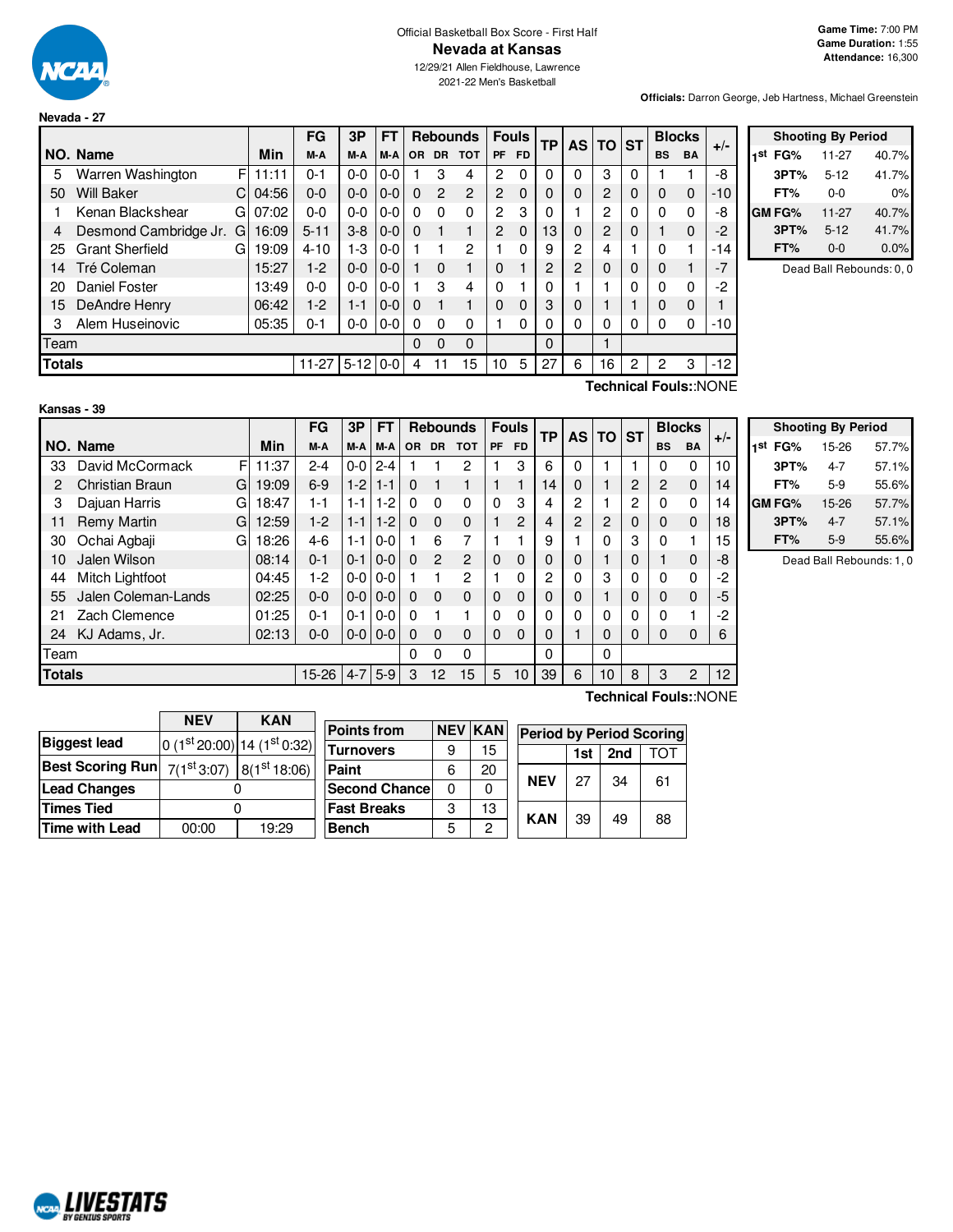

12/29/21 Allen Fieldhouse, Lawrence 2021-22 Men's Basketball

**Officials:** Darron George, Jeb Hartness, Michael Greenstein

## **Period 2**

| Quarter Starters: |
|-------------------|
|                   |

| KAN              | 2 Braun C                                                 | 3 Harris D        | 11 Martin R    |      | 30 Agbaji O                                        | 33 McCormack D |
|------------------|-----------------------------------------------------------|-------------------|----------------|------|----------------------------------------------------|----------------|
| NEV              | 1 Blackshear K                                            | 4 Cambridge Jr. D | 5 Washington W |      | 25 Sherfield G                                     | 50 Baker W     |
| <b>Game Time</b> | <b>KAN</b>                                                |                   | <b>Score</b>   | Diff |                                                    | <b>NEV</b>     |
| 20:00            | 24 ADAMS, JR. K substitution out                          |                   |                |      |                                                    |                |
| 20:00            | 33 MCCORMACK D substitution in                            |                   |                |      |                                                    |                |
| 20:00            |                                                           |                   |                |      | 3 HUSEINOVIC A substitution out                    |                |
| 20:00            |                                                           |                   |                |      | 14 COLEMAN T substitution out                      |                |
| 20:00            |                                                           |                   |                |      | 15 HENRY D substitution out                        |                |
| 20:00            |                                                           |                   |                |      | 20 FOSTER D substitution out                       |                |
| 20:00            |                                                           |                   |                |      | 1 BLACKSHEAR K substitution in                     |                |
| 20:00            |                                                           |                   |                |      | 4 CAMBRIDGE JR. D substitution in                  |                |
| 20:00            |                                                           |                   |                |      | 5 WASHINGTON W substitution in                     |                |
| 20:00            |                                                           |                   |                |      | 50 BAKER W substitution in                         |                |
| 19:43            | 3 HARRIS D 2pt FG in the paint, driving layup made (6)    |                   | 41-27          | 14   |                                                    |                |
| 19:24            | 33 MCCORMACK D foul shooting (2 - 1)                      |                   |                |      | 50 BAKER W foul drawn (1)                          |                |
| 19:24            |                                                           |                   | 41-28          | 13   | 50 BAKER W free throw 1 - 2 made (1)               |                |
| 19:24            |                                                           |                   | 41-29          | 12   | 50 BAKER W free throw 2 - 2 made (2)               |                |
| 18:57            | 30 AGBAJI O 2pt FG in the paint, dunk, made (11)          |                   | 43-29          | 14   |                                                    |                |
| 18:57            | 3 HARRIS D assist (3)                                     |                   |                |      |                                                    |                |
| 18:38            |                                                           |                   | 43-31          | 12   | 5 WASHINGTON W 2pt FG in the paint, dunk, made (2) |                |
| 18:38            |                                                           |                   |                |      | 1 BLACKSHEAR K assist (2)                          |                |
| 18:29            | 3 HARRIS D 2pt FG in the paint, layup made (8)            |                   | 45-31          | 14   |                                                    |                |
| 18:29            | 3 HARRIS D foul drawn (4)                                 |                   |                |      | 25 SHERFIELD G foul shooting (2 - 1)               |                |
| 18:29            | 3 HARRIS D free throw 1 - 1 made (9)                      |                   | 46-31          | 15   |                                                    |                |
| 18:14            |                                                           |                   |                |      | 25 SHERFIELD G 3pt FG, step back jump shot missed  |                |
| 18:11            | defensive rebound (16)                                    |                   |                |      |                                                    |                |
| 17:56            | 2 BRAUN C 3pt FG, jump shot blocked                       |                   |                |      |                                                    |                |
| 17:56            |                                                           |                   |                |      | 4 CAMBRIDGE JR. D block (2)                        |                |
| 17:51            | 33 MCCORMACK D offensive rebound (3)                      |                   |                |      |                                                    |                |
| 17:51            | 30 AGBAJI O foul drawn (2)                                |                   |                |      | 1 BLACKSHEAR K foul shooting (3 - 2)               |                |
| 17:51            | 30 AGBAJI O free throw 1 - 2 made (12)                    |                   | 47-31          | 16   |                                                    |                |
| 17:51            | 30 AGBAJI O free throw 2 - 2 missed                       |                   |                |      |                                                    |                |
| 17:49            |                                                           |                   |                |      | 4 CAMBRIDGE JR. D defensive rebound (2)            |                |
| 17:32            |                                                           |                   | 47-34          | 13   | 4 CAMBRIDGE JR. D 3pt FG, jump shot made (16)      |                |
| 17:32            |                                                           |                   |                |      | 25 SHERFIELD G assist (3)                          |                |
| 17:17            | 30 AGBAJI O turnover lost ball (1)                        |                   |                |      | 1 BLACKSHEAR K steal (1)                           |                |
| 17:01            |                                                           |                   |                |      | 50 BAKER W 3pt FG from turnover, jump shot missed  |                |
| 16:58            | 33 MCCORMACK D defensive rebound (4)                      |                   |                |      |                                                    |                |
| 16:48            | 2 BRAUN C 2pt FG in the paint, layup missed               |                   |                |      |                                                    |                |
| 16:45            | 33 MCCORMACK D offensive rebound (5)                      |                   |                |      |                                                    |                |
| 16:43            | 11 MARTIN R 3pt FG second chance, jump shot missed        |                   |                |      |                                                    |                |
| 16:41            |                                                           |                   |                |      | defensive rebound (17)                             |                |
| 16:25            | 30 AGBAJI O steal (4)                                     |                   |                |      | 5 WASHINGTON W turnover lost ball (4)              |                |
| 16:18            | 2 BRAUN C 2pt FG from turnover in the paint, layup missed |                   |                |      |                                                    |                |
| 16:15            |                                                           |                   |                |      | 50 BAKER W defensive rebound (3)                   |                |
| 16:11            |                                                           |                   |                |      | 4 CAMBRIDGE JR. D 3pt FG, jump shot missed         |                |

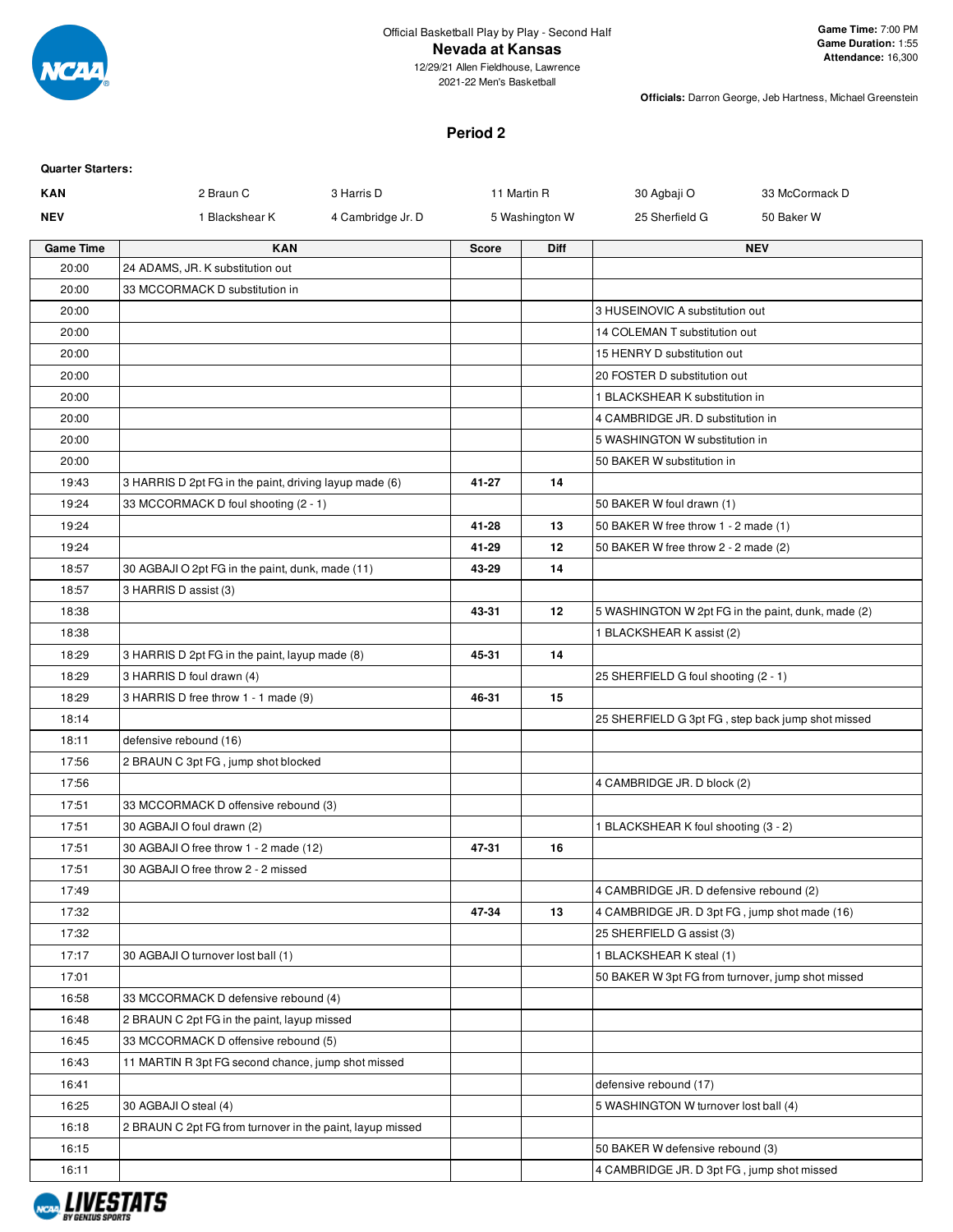

**Officials:** Darron George, Jeb Hartness, Michael Greenstein

2021-22 Men's Basketball

| <b>Game Time</b> | <b>KAN</b>                                                                 | <b>Score</b> | <b>Diff</b>   | <b>NEV</b>                                                  |
|------------------|----------------------------------------------------------------------------|--------------|---------------|-------------------------------------------------------------|
| 16:07            | 3 HARRIS D defensive rebound (1)                                           |              |               |                                                             |
| 16:03            | 2 BRAUN C foul drawn (2)                                                   |              |               | 4 CAMBRIDGE JR. D foul shooting (3 - 3)                     |
| 16:03            | 2 BRAUN C free throw fast break 1 - 2 made (15)                            | 48-34        | 14            |                                                             |
| 16:03            | 2 BRAUN C free throw fast break 2 - 2 made (16)                            | 49-34        | 15            |                                                             |
| 16:03            |                                                                            |              |               | 1 BLACKSHEAR K substitution out                             |
| 16:03            |                                                                            |              |               | 14 COLEMAN T substitution in                                |
| 15:54            |                                                                            | 49-36        | 13            | 25 SHERFIELD G 2pt FG in the paint, driving layup made (11) |
| 15:48            |                                                                            |              |               | foul coach class A technical (4)                            |
| 15:48            |                                                                            |              | Timeout media |                                                             |
| 15:48            | 2 BRAUN C free throw fast break 1 - 2 made (17)                            | 50-36        | 14            |                                                             |
| 15:48            | 2 BRAUN C free throw fast break 2 - 2 made (18)                            | 51-36        | 15            |                                                             |
| 15:48            | 30 AGBAJI O 2pt FG outside the paint, jump shot missed                     |              |               |                                                             |
| 15:48            |                                                                            |              |               | 5 WASHINGTON W defensive rebound (5)                        |
| 15:48            |                                                                            |              |               | 4 CAMBRIDGE JR. D 3pt FG, jump shot missed                  |
| 15:48            | 11 MARTIN R defensive rebound (1)                                          |              |               |                                                             |
| 15:48            | 3 HARRIS D 3pt FG, jump shot made (12)                                     | 54-36        | 18            |                                                             |
| 15:48            | 11 MARTIN R assist (3)                                                     |              |               |                                                             |
| 15:41            | 11 MARTIN R foul personal (2 - 2)                                          |              |               | 25 SHERFIELD G foul drawn (1)                               |
| 15:06            |                                                                            |              |               | 4 CAMBRIDGE JR. D 2pt FG outside the paint, jump shot       |
|                  |                                                                            |              |               | missed                                                      |
| 15:03            | 2 BRAUN C defensive rebound (2)                                            |              |               |                                                             |
| 15:00            | 30 AGBAJI O 2pt FG fast break in the paint, dunk, made (14)                | 56-36        | 20            |                                                             |
| 15:00            | 2 BRAUN C assist (1)                                                       |              |               |                                                             |
| 14:44            | 2 BRAUN C foul personal (2 - 3)                                            |              |               | 14 COLEMAN T foul drawn (2)                                 |
| 14:44            |                                                                            |              |               | 4 CAMBRIDGE JR. D 2pt FG in the paint, layup missed         |
| 14:44            | 3 HARRIS D defensive rebound (2)                                           |              |               |                                                             |
| 14:44            | 30 AGBAJI O 2pt FG fast break in the paint, dunk, made (16)                | 58-36        | 22            |                                                             |
| 14:44            | 3 HARRIS D assist (4)                                                      |              |               |                                                             |
| 14:42            |                                                                            |              |               | Timeout 30 Sec                                              |
| 14:42            | 3 HARRIS D substitution out                                                |              |               |                                                             |
| 14:42            | 33 MCCORMACK D substitution out                                            |              |               |                                                             |
| 14:42            | 10 WILSON J substitution in                                                |              |               |                                                             |
| 14:42            | 44 LIGHTFOOT M substitution in                                             |              |               |                                                             |
| 14:42            |                                                                            |              |               | 5 WASHINGTON W substitution out                             |
| 14:42            |                                                                            |              |               | 20 FOSTER D substitution in                                 |
| 14:12            | 10 WILSON J steal (1)                                                      |              |               | 50 BAKER W turnover lost ball (3)                           |
| 13:52            | 44 LIGHTFOOT M 2pt FG from turnover outside the paint, jump<br>shot missed |              |               |                                                             |
| 13:48            |                                                                            |              |               | 25 SHERFIELD G defensive rebound (3)                        |
| 13:33            |                                                                            |              |               | 50 BAKER W 2pt FG outside the paint, jump shot missed       |
| 13:27            | 10 WILSON J defensive rebound (3)                                          |              |               |                                                             |
| 13:19            | 11 MARTIN R 2pt FG in the paint, layup missed                              |              |               |                                                             |
| 13:17            |                                                                            |              |               | 4 CAMBRIDGE JR. D defensive rebound (3)                     |
| 13:13            |                                                                            |              |               | 4 CAMBRIDGE JR. D 3pt FG, jump shot missed                  |
| 13:10            | 10 WILSON J defensive rebound (4)                                          |              |               |                                                             |
| 12:51            | 11 MARTIN R 3pt FG, jump shot made (7)                                     | 61-36        | 25            |                                                             |
| 12:51            | 2 BRAUN C assist (2)                                                       |              |               |                                                             |
| 12:26            |                                                                            |              |               | 20 FOSTER D 3pt FG, jump shot missed                        |
| 12:20            | 10 WILSON J defensive rebound (5)                                          |              |               |                                                             |
| 12:04            | 11 MARTIN R 2pt FG in the paint, layup blocked                             |              |               |                                                             |
|                  |                                                                            |              |               |                                                             |

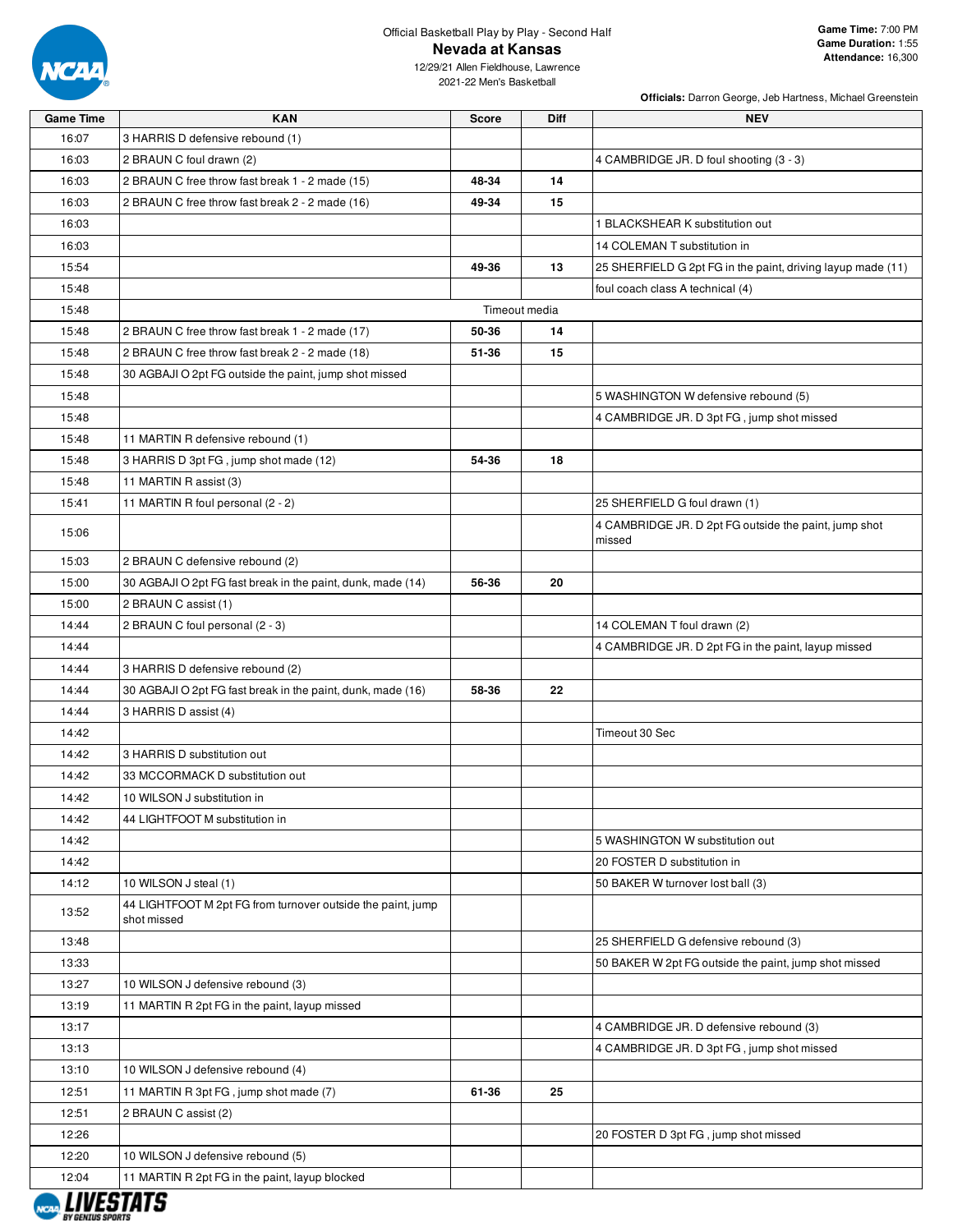

**Officials:** Darron George, Jeb Hartness, Michael Greenstein

| <b>Game Time</b> | <b>KAN</b>                                               | <b>Score</b> | <b>Diff</b>   | <b>NEV</b>                                                                   |
|------------------|----------------------------------------------------------|--------------|---------------|------------------------------------------------------------------------------|
| 12:04            |                                                          |              |               | 4 CAMBRIDGE JR. D block (3)                                                  |
| 12:04            | offensive rebound (27)                                   |              |               |                                                                              |
| 12:04            |                                                          |              |               | 4 CAMBRIDGE JR. D substitution out                                           |
| 12:04            |                                                          |              |               | 50 BAKER W substitution out                                                  |
| 12:04            |                                                          |              |               | 1 BLACKSHEAR K substitution in                                               |
| 12:04            |                                                          |              |               | 5 WASHINGTON W substitution in                                               |
| 12:02            | 30 AGBAJI O 3pt FG second chance, jump shot missed       |              |               |                                                                              |
| 11:59            |                                                          |              |               | 25 SHERFIELD G defensive rebound (4)                                         |
| 11:56            |                                                          | 61-39        | 22            | 1 BLACKSHEAR K 3pt FG fast break, jump shot made (3)                         |
| 11:56            |                                                          |              |               | 25 SHERFIELD G assist (4)                                                    |
| 11:41            | 11 MARTIN R 2pt FG outside the paint, jump shot made (9) | 63-39        | 24            |                                                                              |
| 11:21            | 11 MARTIN R foul personal (3 - 4)                        |              |               | 20 FOSTER D foul drawn (2)                                                   |
| 11:21            |                                                          |              | Timeout media |                                                                              |
| 11:21            | 2 BRAUN C substitution out                               |              |               |                                                                              |
| 11:21            | 11 MARTIN R substitution out                             |              |               |                                                                              |
| 11:21            | 30 AGBAJI O substitution out                             |              |               |                                                                              |
| 11:21            | 1 YESUFU J substitution in                               |              |               |                                                                              |
| 11:21            | 3 HARRIS D substitution in                               |              |               |                                                                              |
| 11:21            | 55 COLEMAN-LANDS J substitution in                       |              |               |                                                                              |
| 11:19            | 1 YESUFU J foul personal (1 - 5)                         |              |               | 25 SHERFIELD G foul drawn (2)                                                |
| 11:14            |                                                          | 63-41        | 22            | 25 SHERFIELD G 2pt FG outside the paint, step back jump shot<br>made $(13)$  |
| 10:48            | 55 COLEMAN-LANDS J 3pt FG, jump shot missed              |              |               |                                                                              |
| 10:45            |                                                          |              |               | 14 COLEMAN T defensive rebound (2)                                           |
| 10:37            |                                                          |              |               | 5 WASHINGTON W 2pt FG outside the paint, jump shot missed                    |
| 10:36            |                                                          |              |               | offensive rebound (24)                                                       |
| 10:31            |                                                          |              |               | 20 FOSTER D 3pt FG second chance, jump shot missed                           |
| 10:29            |                                                          |              |               | 5 WASHINGTON W offensive rebound (6)                                         |
| 10:29            | 44 LIGHTFOOT M foul personal (2 - 6)                     |              |               | 5 WASHINGTON W foul drawn (1)                                                |
| 10:26            |                                                          | 63-43        | 20            | 1 BLACKSHEAR K 2pt FG second chance outside the paint,<br>jump shot made (5) |
| 10:10            | 10 WILSON J 2pt FG outside the paint, jump shot made (2) | 65-43        | 22            |                                                                              |
| 10:10            | 3 HARRIS D assist (5)                                    |              |               |                                                                              |
| 09:53            |                                                          |              |               | 25 SHERFIELD G 2pt FG outside the paint, jump shot missed                    |
| 09:50            | 10 WILSON J defensive rebound (6)                        |              |               |                                                                              |
| 09:44            | 55 COLEMAN-LANDS J 3pt FG, jump shot missed              |              |               |                                                                              |
| 09:41            |                                                          |              |               | defensive rebound (26)                                                       |
| 09:41            |                                                          |              |               | 25 SHERFIELD G substitution out                                              |
| 09:41            |                                                          |              |               | 4 CAMBRIDGE JR. D substitution in                                            |
| 09:29            | 1 YESUFU J foul shooting (2 - 7)                         |              |               | 1 BLACKSHEAR K foul drawn (4)                                                |
| 09:29            |                                                          | 65-44        | 21            | 1 BLACKSHEAR K free throw 1 - 2 made (6)                                     |
| 09:29            |                                                          | 65-45        | 20            | 1 BLACKSHEAR K free throw 2 - 2 made (7)                                     |
| 09:23            | 1 YESUFU J turnover bad pass (1)                         |              |               | 4 CAMBRIDGE JR. D steal (1)                                                  |
| 09:14            |                                                          | 65-47        | 18            | 5 WASHINGTON W 2pt FG from turnover in the paint, dunk,<br>made $(4)$        |
| 09:14            |                                                          |              |               | 4 CAMBRIDGE JR. D assist (1)                                                 |
| 09:11            | Timeout 30 Sec                                           |              |               |                                                                              |
| 09:11            | 1 YESUFU J substitution out                              |              |               |                                                                              |
| 09:11            | 10 WILSON J substitution out                             |              |               |                                                                              |
| 09:11            | 44 LIGHTFOOT M substitution out                          |              |               |                                                                              |
|                  |                                                          |              |               |                                                                              |

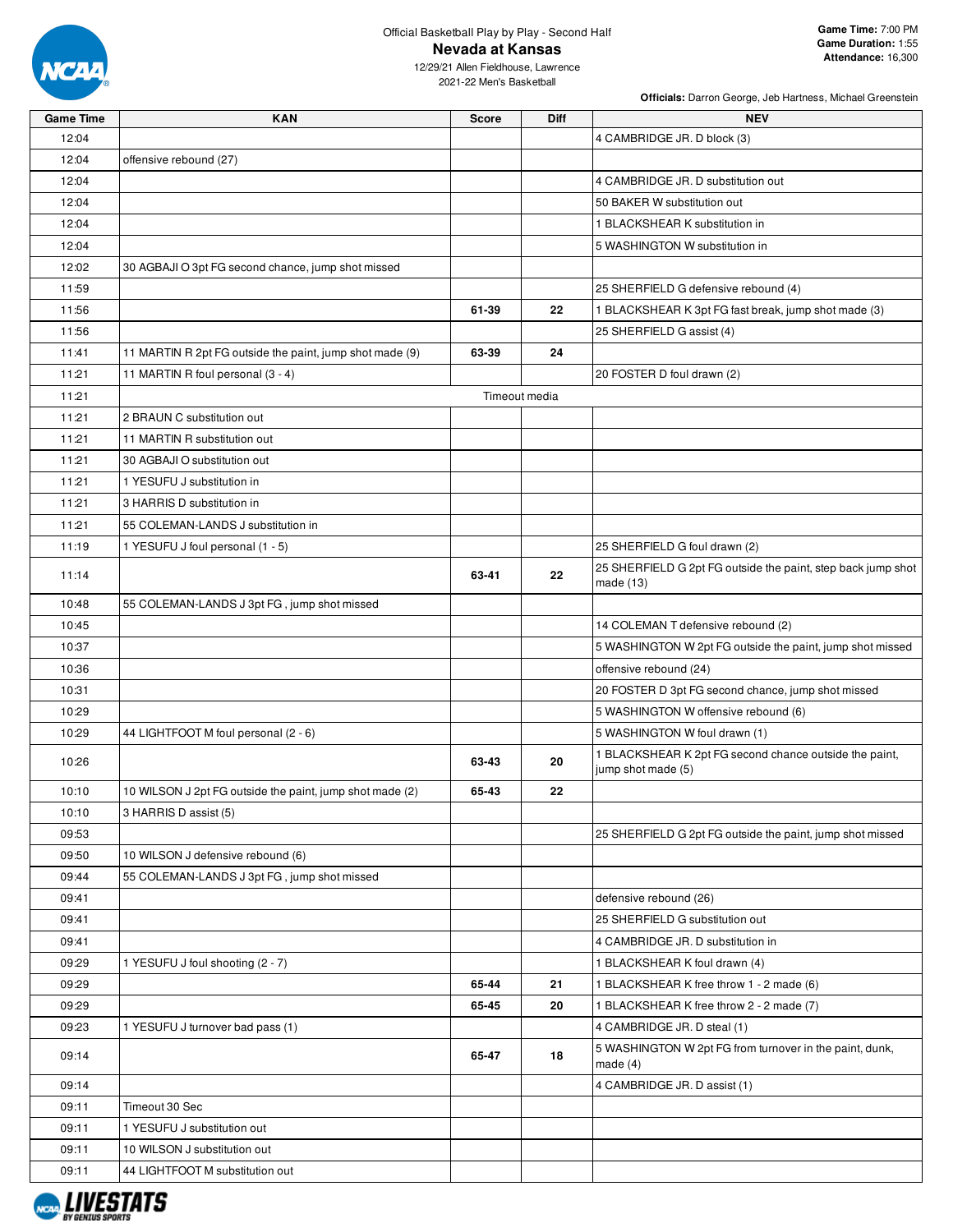

**Officials:** Darron George, Jeb Hartness, Michael Greenstein

| <b>Game Time</b> | <b>KAN</b>                                                              | <b>Score</b> | <b>Diff</b>   | <b>NEV</b>                                                |
|------------------|-------------------------------------------------------------------------|--------------|---------------|-----------------------------------------------------------|
| 09:11            | 55 COLEMAN-LANDS J substitution out                                     |              |               |                                                           |
| 09:11            | 2 BRAUN C substitution in                                               |              |               |                                                           |
| 09:11            | 11 MARTIN R substitution in                                             |              |               |                                                           |
| 09:11            | 30 AGBAJI O substitution in                                             |              |               |                                                           |
| 09:11            | 33 MCCORMACK D substitution in                                          |              |               |                                                           |
| 08:55            | 33 MCCORMACK D 2pt FG in the paint, layup made (8)                      | 67-47        | 20            |                                                           |
| 08:55            | 11 MARTIN R assist (4)                                                  |              |               |                                                           |
| 08:44            | 11 MARTIN R foul shooting (4 - 8)                                       |              |               | 5 WASHINGTON W foul drawn (2)                             |
| 08:44            |                                                                         | 67-48        | 19            | 5 WASHINGTON W free throw 1 - 2 made (5)                  |
| 08:44            | 11 MARTIN R substitution out                                            |              |               |                                                           |
| 08:44            | 10 WILSON J substitution in                                             |              |               |                                                           |
| 08:44            |                                                                         |              |               | 5 WASHINGTON W free throw 2 - 2 missed                    |
| 08:43            | 10 WILSON J defensive rebound (7)                                       |              |               |                                                           |
| 08:30            | 33 MCCORMACK D 2pt FG in the paint, layup missed                        |              |               |                                                           |
| 08:27            |                                                                         |              |               | 4 CAMBRIDGE JR. D defensive rebound (4)                   |
|                  |                                                                         |              |               | 4 CAMBRIDGE JR. D 2pt FG outside the paint, jump shot     |
| 08:24            |                                                                         |              |               | missed                                                    |
| 08:21            | 33 MCCORMACK D defensive rebound (6)                                    |              |               |                                                           |
| 08:16            | 3 HARRIS D turnover bad pass (2)                                        |              |               |                                                           |
| 07:59            |                                                                         |              |               | 1 BLACKSHEAR K turnover bad pass (3)                      |
| 07:59            |                                                                         |              | Timeout media |                                                           |
| 07:44            | 33 MCCORMACK D foul drawn (4)                                           |              |               | 5 WASHINGTON W foul personal (3 - 5)                      |
| 07:44            |                                                                         |              |               | 5 WASHINGTON W substitution out                           |
| 07:44            |                                                                         |              |               | 20 FOSTER D substitution out                              |
| 07:44            |                                                                         |              |               | 25 SHERFIELD G substitution in                            |
| 07:44            |                                                                         |              |               | 50 BAKER W substitution in                                |
| 07:33            | 33 MCCORMACK D 2pt FG from turnover in the paint, jump shot<br>blocked  |              |               |                                                           |
| 07:33            |                                                                         |              |               | 4 CAMBRIDGE JR. D block (4)                               |
| 07:28            |                                                                         |              |               | 1 BLACKSHEAR K defensive rebound (1)                      |
| 07:26            |                                                                         | 67-50        | 17            | 50 BAKER W 2pt FG fast break in the paint, layup made (4) |
| 07:26            |                                                                         |              |               | 1 BLACKSHEAR K assist (3)                                 |
| 07:12            | 33 MCCORMACK D 2pt FG in the paint, dunk, made (10)                     | 69-50        | 19            |                                                           |
| 07:12            | 30 AGBAJI O assist (2)                                                  |              |               |                                                           |
| 06:44            |                                                                         | 69-53        | 16            | 50 BAKER W 3pt FG, jump shot made (7)                     |
| 06:44            |                                                                         |              |               | 1 BLACKSHEAR K assist (4)                                 |
| 06:27            | 2 BRAUN C 2pt FG in the paint, driving layup made (20)                  | 71-53        | 18            |                                                           |
| 06:14            |                                                                         |              |               | 50 BAKER W 3pt FG, jump shot missed                       |
| 06:10            | 10 WILSON J defensive rebound (8)                                       |              |               |                                                           |
| 06:00            | 10 WILSON J 3pt FG, jump shot made (5)                                  | 74-53        | 21            |                                                           |
| 06:00            | 33 MCCORMACK D assist (1)                                               |              |               |                                                           |
| 05:39            |                                                                         |              |               | 50 BAKER W turnover travel (4)                            |
| 05:28            | 2 BRAUN C 2pt FG from turnover in the paint, driving layup<br>made (22) | 76-53        | 23            |                                                           |
| 05:10            |                                                                         |              |               | 1 BLACKSHEAR K 2pt FG in the paint, jump shot missed      |
| 05:06            | 2 BRAUN C defensive rebound (3)                                         |              |               |                                                           |
| 04:59            | 3 HARRIS D 2pt FG fast break in the paint, layup made (14)              | 78-53        | 25            |                                                           |
| 04:51            |                                                                         |              |               | 4 CAMBRIDGE JR. D 3pt FG, jump shot missed                |
| 04:46            | 2 BRAUN C defensive rebound (4)                                         |              |               |                                                           |
| 04:30            | 33 MCCORMACK D 2pt FG in the paint, hook shot made (12)                 | 80-53        | 27            |                                                           |
|                  |                                                                         |              |               |                                                           |

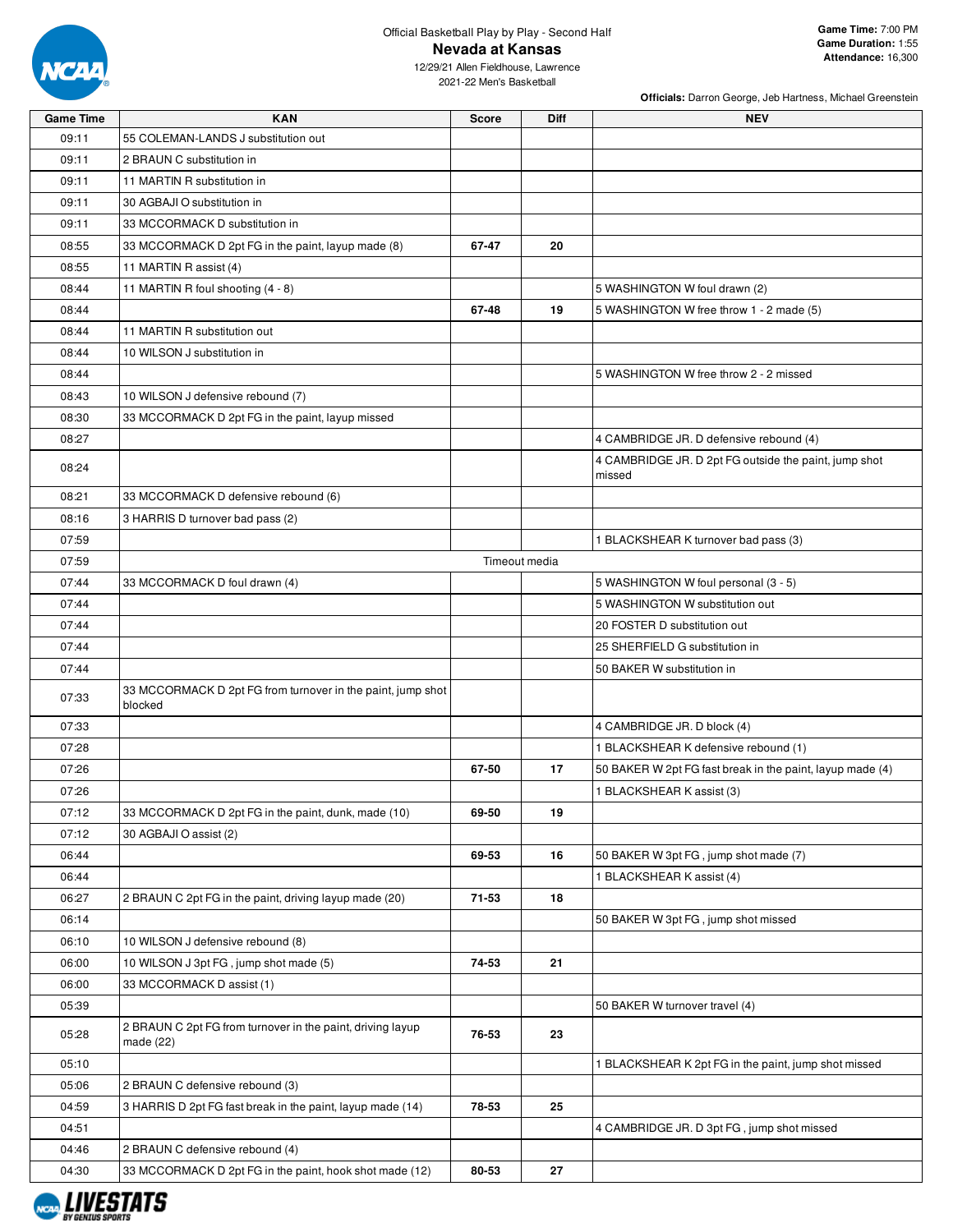

**Officials:** Darron George, Jeb Hartness, Michael Greenstein

| <b>Game Time</b> | <b>KAN</b>                                                                | <b>Score</b> | Diff          | <b>NEV</b>                                                                  |
|------------------|---------------------------------------------------------------------------|--------------|---------------|-----------------------------------------------------------------------------|
| 04:21            |                                                                           |              |               | Timeout 30 Sec                                                              |
| 04:21            |                                                                           |              | Timeout media |                                                                             |
| 04:21            | 2 BRAUN C substitution out                                                |              |               |                                                                             |
| 04:21            | 24 ADAMS, JR. K substitution in                                           |              |               |                                                                             |
| 04:21            |                                                                           |              |               | 4 CAMBRIDGE JR. D substitution out                                          |
| 04:21            |                                                                           |              |               | 50 BAKER W substitution out                                                 |
| 04:21            |                                                                           |              |               | 5 WASHINGTON W substitution in                                              |
| 04:21            |                                                                           |              |               | 20 FOSTER D substitution in                                                 |
| 04:03            | 33 MCCORMACK D foul shooting (3 - 9)                                      |              |               | 25 SHERFIELD G foul drawn (3)                                               |
| 04:03            |                                                                           | 80-54        | 26            | 25 SHERFIELD G free throw 1 - 2 made (14)                                   |
| 04:03            |                                                                           |              |               | 25 SHERFIELD G free throw 2 - 2 missed                                      |
| 04:02            | 10 WILSON J defensive rebound (9)                                         |              |               |                                                                             |
| 03:52            | 30 AGBAJI O 3pt FG, jump shot missed                                      |              |               |                                                                             |
| 03:49            |                                                                           |              |               | 1 BLACKSHEAR K defensive rebound (2)                                        |
| 03:46            |                                                                           |              |               | 1 BLACKSHEAR K turnover bad pass (4)                                        |
| 03:46            | 30 AGBAJI O substitution out                                              |              |               |                                                                             |
| 03:46            | 21 CLEMENCE Z substitution in                                             |              |               |                                                                             |
|                  | 33 MCCORMACK D 2pt FG from turnover in the paint, hook shot               |              |               |                                                                             |
| 03:27            | made (14)                                                                 | 82-54        | 28            |                                                                             |
| 03:10            | 33 MCCORMACK D foul shooting (4 - 10)                                     |              |               | 14 COLEMAN T foul drawn (3)                                                 |
| 03:10            |                                                                           |              |               | 14 COLEMAN T free throw 1 - 2 missed                                        |
| 03:10            |                                                                           |              |               | offensive dead ball rebound (1)                                             |
| 03:10            | 3 HARRIS D substitution out                                               |              |               |                                                                             |
| 03:10            | 33 MCCORMACK D substitution out                                           |              |               |                                                                             |
| 03:10            | 1 YESUFU J substitution in                                                |              |               |                                                                             |
| 03:10            | 55 COLEMAN-LANDS J substitution in                                        |              |               |                                                                             |
| 03:10            |                                                                           | 82-55        | 27            | 14 COLEMAN T free throw 2 - 2 made (3)                                      |
| 02:53            | 55 COLEMAN-LANDS J 2pt FG outside the paint, jump shot<br>made(2)         | 84-55        | 29            |                                                                             |
| 02:34            | 21 CLEMENCE Z foul shooting (1 - 11)                                      |              |               | 5 WASHINGTON W foul drawn (3)                                               |
| 02:34            |                                                                           | 84-56        | 28            | 5 WASHINGTON W free throw 1 - 2 made (6)                                    |
| 02:34            |                                                                           |              |               | 14 COLEMAN T substitution out                                               |
| 02:34            |                                                                           |              |               | 3 HUSEINOVIC A substitution in                                              |
| 02:34            |                                                                           | 84-57        | 27            | 5 WASHINGTON W free throw 2 - 2 made (7)                                    |
| 02:23            | 55 COLEMAN-LANDS J 2pt FG outside the paint, jump shot<br>missed          |              |               |                                                                             |
| 02:20            | 10 WILSON J offensive rebound (10)                                        |              |               |                                                                             |
| 02:18            | 10 WILSON J 2pt FG second chance outside the paint, jump<br>shot made (7) | 86-57        | 29            |                                                                             |
| 02:10            |                                                                           | 86-59        | 27            | 25 SHERFIELD G 2pt FG outside the paint, step back jump shot<br>made $(16)$ |
| 01:56            | 1 YESUFU J turnover lost ball (2)                                         |              |               | 25 SHERFIELD G steal (2)                                                    |
| 01:52            |                                                                           |              |               | 25 SHERFIELD G 3pt FG from turnover, jump shot missed                       |
| 01:49            |                                                                           |              |               | 25 SHERFIELD G offensive rebound (5)                                        |
| 01:48            |                                                                           |              |               | 25 SHERFIELD G 3pt FG from turnover second chance, jump<br>shot missed      |
| 01:44            | 24 ADAMS, JR. K defensive rebound (1)                                     |              |               |                                                                             |
| 01:35            | 10 WILSON J 2pt FG outside the paint, jump shot missed                    |              |               |                                                                             |
| 01:30            | 21 CLEMENCE Z offensive rebound (2)                                       |              |               |                                                                             |
| 01:30            | 21 CLEMENCE Z 2pt FG second chance in the paint, layup<br>made(2)         | 88-59        | 29            |                                                                             |

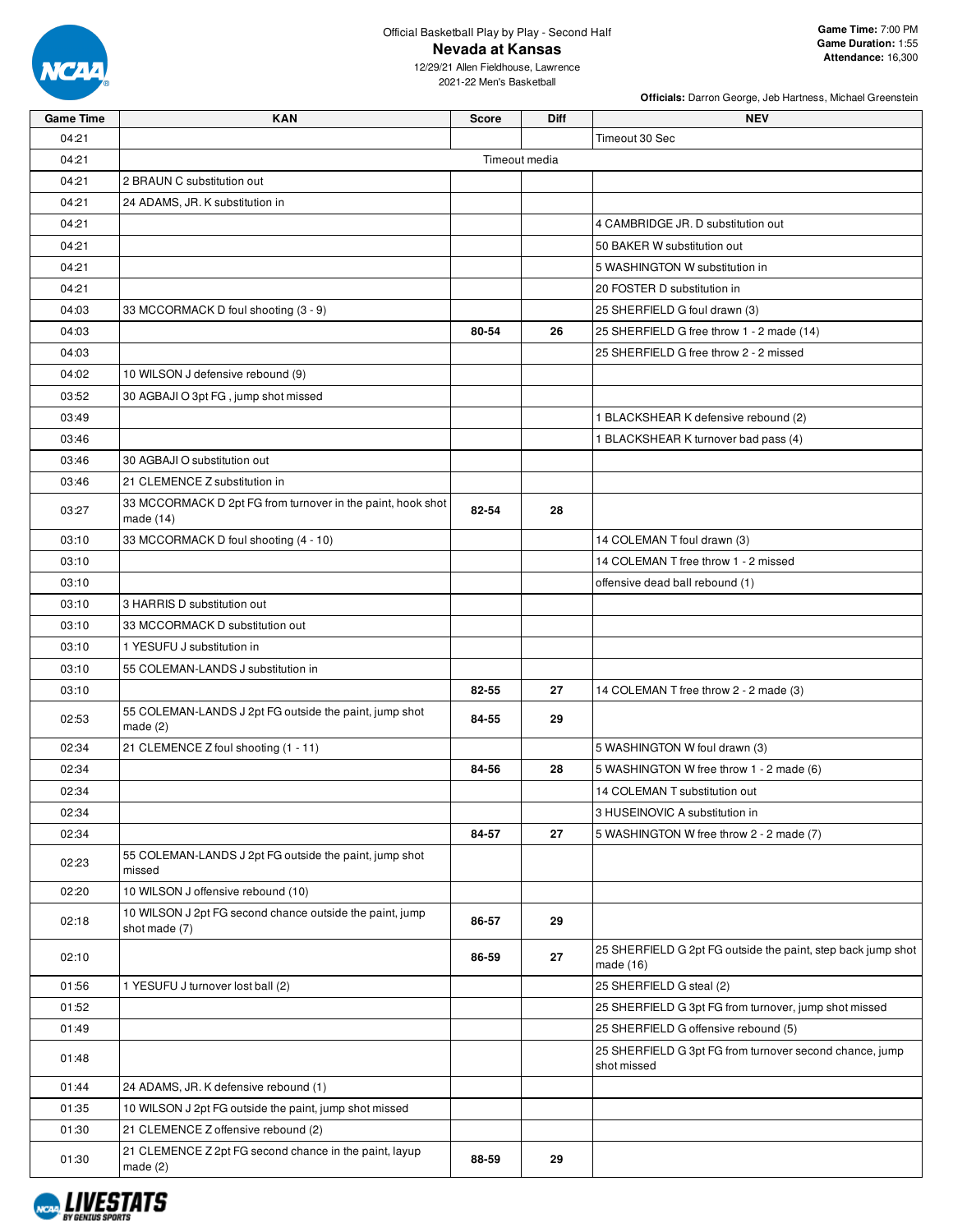

**Officials:** Darron George, Jeb Hartness, Michael Greenstein

| <b>Game Time</b> | <b>KAN</b>                                                         | <b>Score</b>       | Diff | <b>NEV</b>                               |  |  |  |
|------------------|--------------------------------------------------------------------|--------------------|------|------------------------------------------|--|--|--|
| 01:30            |                                                                    |                    |      | Timeout 30 Sec                           |  |  |  |
| 01:30            | 10 WILSON J substitution out                                       |                    |      |                                          |  |  |  |
| 01:30            | 55 COLEMAN-LANDS J substitution out                                |                    |      |                                          |  |  |  |
| 01:30            | 12 TEAHAN C substitution in                                        |                    |      |                                          |  |  |  |
| 01:30            | 20 JANKOVICH M substitution in                                     |                    |      |                                          |  |  |  |
| 01:30            |                                                                    |                    |      | 5 WASHINGTON W substitution out          |  |  |  |
| 01:30            |                                                                    |                    |      | 25 SHERFIELD G substitution out          |  |  |  |
| 01:30            |                                                                    |                    |      | 15 HENRY D substitution in               |  |  |  |
| 01:30            |                                                                    |                    |      | 50 BAKER W substitution in               |  |  |  |
| 01:17            | 21 CLEMENCE Z foul shooting (2 - 12)                               |                    |      | 50 BAKER W foul drawn (2)                |  |  |  |
| 01:17            |                                                                    |                    |      | 50 BAKER W free throw 1 - 2 missed       |  |  |  |
| 01:17            |                                                                    |                    |      | offensive dead ball rebound (2)          |  |  |  |
| 01:17            |                                                                    | 88-60              | 28   | 50 BAKER W free throw 2 - 2 made (8)     |  |  |  |
| 00:56            | 20 JANKOVICH M 3pt FG, jump shot missed                            |                    |      |                                          |  |  |  |
| 00:53            |                                                                    |                    |      | 15 HENRY D defensive rebound (2)         |  |  |  |
| 00:46            | 21 CLEMENCE Z foul shooting (3 - 13)                               |                    |      | 1 BLACKSHEAR K foul drawn (5)            |  |  |  |
| 00:46            |                                                                    | 88-61              | 27   | 1 BLACKSHEAR K free throw 1 - 2 made (8) |  |  |  |
| 00:46            |                                                                    |                    |      | 1 BLACKSHEAR K free throw 2 - 2 missed   |  |  |  |
| 00:45            | 21 CLEMENCE Z defensive rebound (3)                                |                    |      |                                          |  |  |  |
| 00:37            | 12 TEAHAN C 3pt FG, jump shot missed                               |                    |      |                                          |  |  |  |
| 00:33            | 20 JANKOVICH M offensive rebound (1)                               |                    |      |                                          |  |  |  |
| 00:21            | 24 ADAMS, JR. K 2pt FG second chance in the paint, layup<br>missed |                    |      |                                          |  |  |  |
| 00:18            |                                                                    |                    |      | 3 HUSEINOVIC A defensive rebound (1)     |  |  |  |
| 00:02            |                                                                    |                    |      | 50 BAKER W 3pt FG, jump shot missed      |  |  |  |
| 00:00            |                                                                    |                    |      | 3 HUSEINOVIC A offensive rebound (2)     |  |  |  |
|                  |                                                                    | <b>END OF GAME</b> |      |                                          |  |  |  |
|                  | <b>KAN 88-61 NEV</b>                                               |                    |      |                                          |  |  |  |

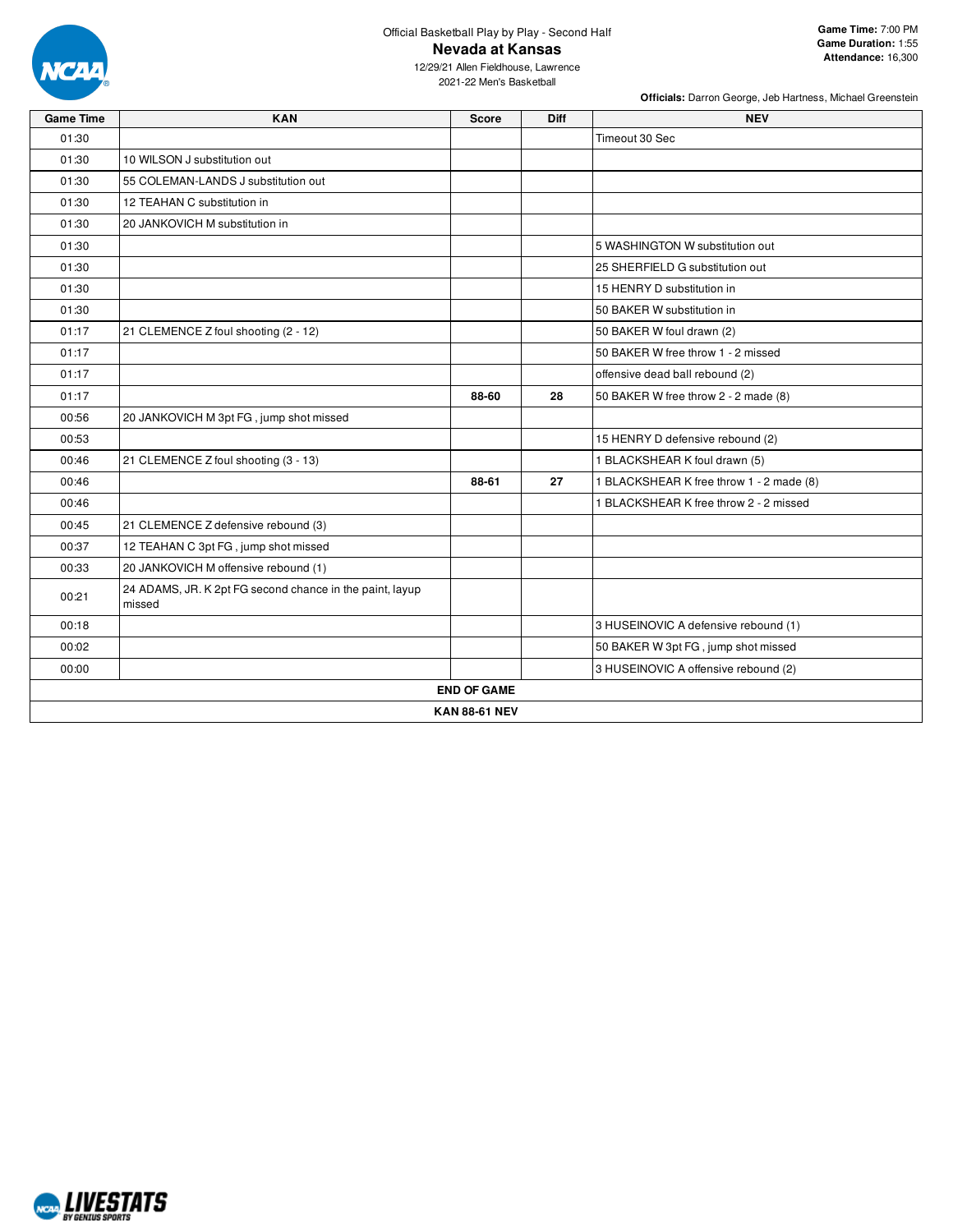

#### Official Basketball Box Score - Second Half **Nevada at Kansas**

12/29/21 Allen Fieldhouse, Lawrence 2021-22 Men's Basketball

**Officials:** Darron George, Jeb Hartness, Michael Greenstein

|                                        |                        |    |       | FG      | 3P      | FT        |          |                | <b>Rebounds</b> |           | <b>Fouls</b>   | <b>TP</b> |   | AS TO ST    |          |           | <b>Blocks</b> |       |
|----------------------------------------|------------------------|----|-------|---------|---------|-----------|----------|----------------|-----------------|-----------|----------------|-----------|---|-------------|----------|-----------|---------------|-------|
|                                        | NO. Name               |    | Min   | M-A     | M-A     | M-A       | 0R       | <b>DR</b>      | <b>TOT</b>      | <b>PF</b> | <b>FD</b>      |           |   |             |          | <b>BS</b> | <b>BA</b>     | $+/-$ |
| 5                                      | Warren Washington      | F  | 12:29 | 2-3     | $0 - 0$ | $3-4$     |          |                | 2               |           | 3              | 7         | 0 |             | 0        | 0         | 0             | -6    |
| 50                                     | <b>Will Baker</b>      | C. | 12:49 | $2 - 6$ | $1 - 4$ | $3-4$     | $\Omega$ | 1              |                 | 0         | 2              | 8         | 0 | 2           | 0        | 0         | $\Omega$      | $-19$ |
|                                        | Kenan Blackshear       | G  | 16:01 | $2-3$   | 1-1     | $3-4$     | $\Omega$ | $\overline{2}$ | 2               |           | 2              | 8         | 3 | 2           |          | 0         | 0             | -5    |
| 4                                      | Desmond Cambridge Jr.  | G  | 13:16 | $1 - 8$ | $1-5$   | $0 - 0$   | $\Omega$ | 3              | 3               |           | $\Omega$       | 3         |   | 0           |          | 3         | $\Omega$      | -18   |
| 25                                     | <b>Grant Sherfield</b> | GI | 16:33 | $3 - 7$ | $0 - 3$ | 1-2       |          | 2              | 3               |           | 3              | ⇁         | 2 | 0           |          | 0         | 0             | $-20$ |
| 14                                     | Tré Coleman            |    | 13:29 | $0 - 0$ | $0 - 0$ | $1-2$     | $\Omega$ | $\mathbf{1}$   | 1               | $\Omega$  | $\overline{2}$ |           | 0 | $\Omega$    | $\Omega$ | $\Omega$  | $\Omega$      | -13   |
| 20                                     | Daniel Foster          |    | 11:19 | $0 - 2$ | $0 - 2$ | $0 - 0$   | $\Omega$ | $\Omega$       | 0               | $\Omega$  |                | $\Omega$  | 0 | 0           | $\Omega$ | 0         | 0             | 3     |
| 3                                      | Alem Huseinovic        |    | 02:34 | $0 - 0$ | $0 - 0$ | $0 - 0$   |          | 1              | $\overline{2}$  | $\Omega$  | $\Omega$       |           | 0 | 0           | 0        | $\Omega$  | 0             |       |
| 15                                     | DeAndre Henry          |    | 01:30 | 0-0     | $0 - 0$ | $0 - 0$   | 0        |                |                 | 0         | 0              |           | 0 | 0           | 0        | 0         | 0             | 2     |
| Team                                   |                        |    |       |         |         |           |          | 2              | 3               |           |                | $\Omega$  |   | $\mathbf 0$ |          |           |               |       |
| <b>Totals</b><br>$10 - 29$<br>$3 - 15$ |                        |    |       |         |         | $11 - 16$ | 4        | 14             | 18              | 5         | 13             | 34        | 6 | 5           | 3        | 3         | 0             | -15   |
|                                        |                        |    |       |         |         |           |          |                |                 |           |                |           |   |             |          |           | $-nd$         |       |

|               | <b>Shooting By Period</b> |       |
|---------------|---------------------------|-------|
| 2nd FG%       | 10-29                     | 34.5% |
| 3PT%          | $3 - 15$                  | 20.0% |
| FT%           | $11 - 16$                 | 68.8% |
| <b>GM FG%</b> | $10 - 29$                 | 34.5% |
| 3PT%          | $3 - 15$                  | 20.0% |
| FT%           | $11 - 16$                 | 68.8% |

Dead Ball Rebounds: 2, 0

**Technical Fouls:**Coach 2 nd15:48

|               | Kansas - 49         |    |       |         |          |           |                |                |                 |                |              |    |           |           |           |           |               |       |   |
|---------------|---------------------|----|-------|---------|----------|-----------|----------------|----------------|-----------------|----------------|--------------|----|-----------|-----------|-----------|-----------|---------------|-------|---|
|               |                     |    |       | FG      | 3P       | <b>FT</b> |                |                | <b>Rebounds</b> |                | <b>Fouls</b> | TP | <b>AS</b> | <b>TO</b> | <b>ST</b> |           | <b>Blocks</b> | $+/-$ |   |
|               | NO. Name            |    | Min   | M-A     | M-A      | M-A       | <b>OR</b>      | <b>DR</b>      | <b>TOT</b>      | PF             | <b>FD</b>    |    |           |           |           | <b>BS</b> | <b>BA</b>     |       | 2 |
| 33            | David McCormack     | FI | 11:19 | $4-6$   | $0 - 0$  | $0-0$     | $\overline{c}$ | 2              | 4               | 3              |              | 8  |           | 0         | 0         | 0         |               | 20    |   |
| 2             | Christian Braun     | G  | 13:29 | $2 - 5$ | $0 - 1$  | 4-4       | $\Omega$       | 3              | 3               | 1              |              | 8  | 2         | 0         | 0         | 0         | $\mathbf{1}$  | 21    |   |
| 3             | Dajuan Harris       | G  | 13:29 | $4 - 4$ | $1 - 1$  | $1 - 1$   | $\Omega$       | $\overline{2}$ | 2               | $\Omega$       |              | 10 | 3         |           | 0         | 0         | $\mathbf 0$   | 14    | G |
| 11            | Remy Martin         | G  | 09:06 | $2 - 5$ | $1-2$    | $0-0$     | $\Omega$       |                | 1               | 3              | $\mathbf 0$  | 5  | 2         | 0         | 0         | 0         | 1             | 13    |   |
| 30            | Ochai Agbaji        | G  | 14:04 | $3-6$   | $0 - 2$  | $1-2$     | $\Omega$       | $\Omega$       | $\Omega$        | $\Omega$       |              | 7  |           |           |           | 0         | 0             | 20    |   |
| 10            | Jalen Wilson        |    | 12:45 | $3-4$   | $1 - 1$  | $0-0$     |                | 7              | 8               | $\mathbf 0$    | 0            | 7  | 0         | 0         |           | 0         | $\mathbf 0$   | 6     |   |
| 44            | Mitch Lightfoot     |    | 05:31 | $0 - 1$ | $0 - 0$  | $0-0$     | 0              | $\Omega$       | 0               |                | 0            | 0  | 0         | 0         | 0         | 0         | 0             | -4    |   |
|               | Joseph Yesufu       |    | 05:20 | $0 - 0$ | $0 - 0$  | $0-0$     | $\Omega$       | $\Omega$       | $\Omega$        | $\overline{2}$ | $\mathbf 0$  | 0  | 0         | 2         | 0         | 0         | $\mathbf 0$   | $-7$  |   |
| 55            | Jalen Coleman-Lands |    | 03:50 | $1 - 4$ | $0 - 2$  | $0-0$     | $\Omega$       | $\Omega$       | 0               | 0              | 0            | 2  | 0         | 0         | 0         | 0         | 0             | -5    |   |
| 24            | KJ Adams, Jr.       |    | 04:21 | $0 - 1$ | $0 - 0$  | $0-0$     | $\Omega$       |                | 1               | 0              | 0            | 0  | 0         | 0         | 0         | 0         | 0             | O     |   |
| 21            | Zach Clemence       |    | 03:46 | 1-1     | $0 - 0$  | $0-0$     |                |                | 2               | 3              | 0            | 2  | 0         | 0         | 0         | 0         | 0             |       |   |
| 12            | Chris Teahan        |    | 01:30 | $0 - 1$ | $0 - 1$  | $0 - 0$   | $\Omega$       | $\Omega$       | $\Omega$        | 0              | 0            | 0  | 0         | 0         | 0         | 0         | 0             | $-2$  |   |
| 20            | Michael Jankovich   |    | 01:30 | $0 - 1$ | $0 - 1$  | $0-0$     |                | 0              |                 | 0              | 0            | 0  | $\Omega$  | 0         | 0         | 0         | 0             | -2    |   |
| Team          |                     |    |       |         |          |           |                |                | 2               |                |              | 0  |           | 0         |           |           |               |       |   |
| <b>Totals</b> |                     |    |       | 20-39   | $3 - 11$ | $6 - 7$   | 6              | 18             | 24              | 13             | 4            | 49 | 9         | 4         | 2         | $\Omega$  | 3             | 15    |   |

|                     | <b>Shooting By Period</b> |       |
|---------------------|---------------------------|-------|
| 2 <sup>nd</sup> FG% | 20-39                     | 51.3% |
| 3PT%                | $3 - 11$                  | 27.3% |
| FT%                 | 6-7                       | 85.7% |
| GM FG%              | 20-39                     | 51.3% |
| 3PT%                | $3 - 11$                  | 27.3% |
| FT%                 | $6 - 7$                   | 85.7% |

Dead Ball Rebounds: 0, 0

|                                                                                 | <b>NEV</b> | <b>KAN</b>                                                                                     |
|---------------------------------------------------------------------------------|------------|------------------------------------------------------------------------------------------------|
| <b>Biggest lead</b>                                                             |            | $\left  0 \right. (1^{\text{st}} 20:00) \left  29 \left. (2^{\text{nd}} 2:53) \right. \right $ |
| Best Scoring Run $\left 4(2^{\text{nd}}10:26)\right $ 12(2 <sup>nd</sup> 12:51) |            |                                                                                                |
| <b>Lead Changes</b>                                                             |            |                                                                                                |
| <b>Times Tied</b>                                                               |            |                                                                                                |
| <b>Time with Lead</b>                                                           | 00:00      | 19:43                                                                                          |

| <b>Points from</b>    | <b>NEV</b> | <b>KAN</b> | <b>Period by Period Scoring</b> |            |     |     |     |  |  |  |  |  |  |
|-----------------------|------------|------------|---------------------------------|------------|-----|-----|-----|--|--|--|--|--|--|
| Turnovers             | 2          |            |                                 |            | 1st | 2nd | TOT |  |  |  |  |  |  |
| Paint                 | 8          | 26         |                                 |            |     |     |     |  |  |  |  |  |  |
| <b>Second Chancel</b> | 2          | 5          |                                 | <b>NEV</b> | 27  | 34  | 61  |  |  |  |  |  |  |
| <b>Fast Breaks</b>    | 5          | 10         |                                 | <b>KAN</b> | 39  | 49  | 88  |  |  |  |  |  |  |
| Bench                 |            | 11         |                                 |            |     |     |     |  |  |  |  |  |  |

**Technical Fouls:**:NONE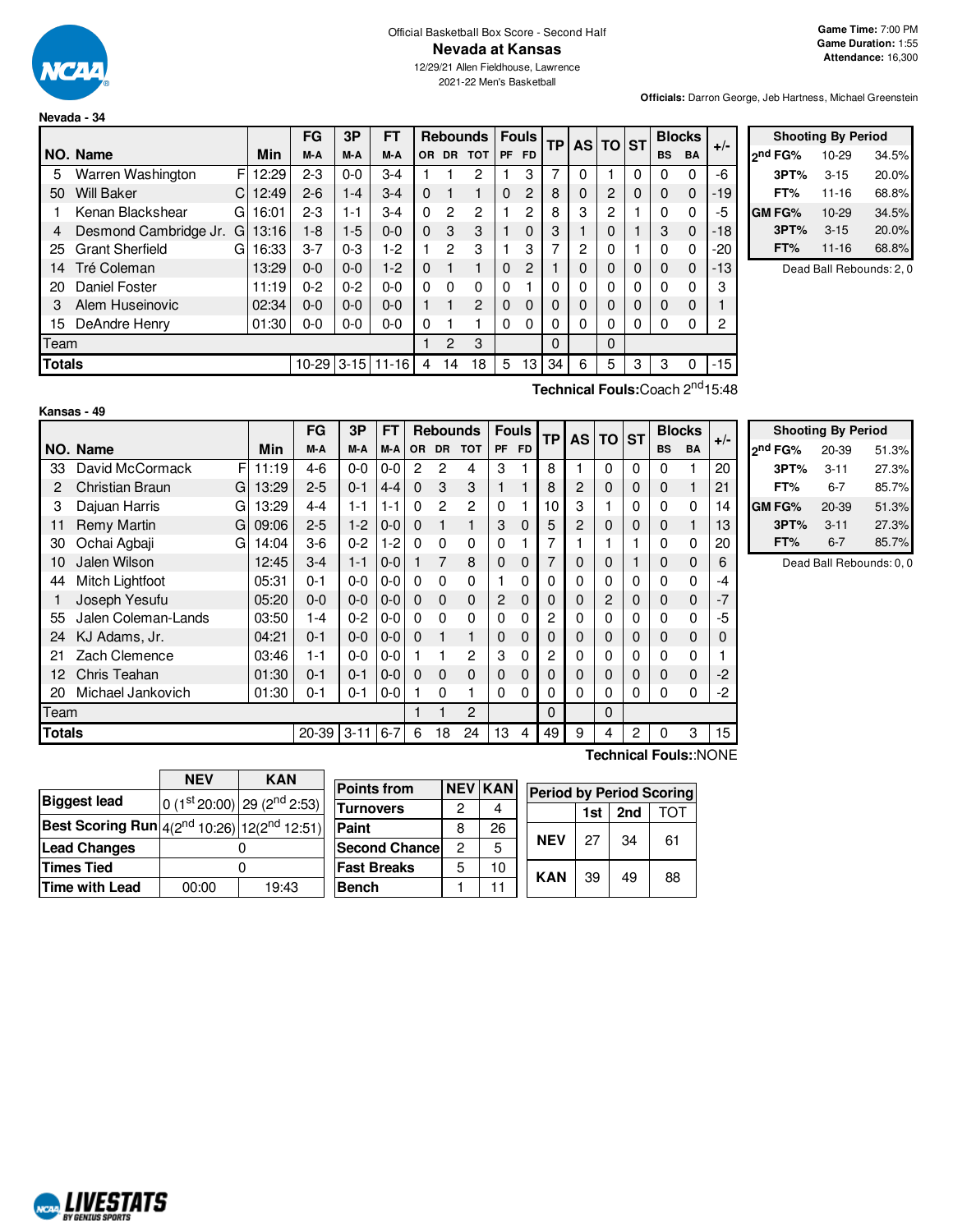

2021-22 Men's Basketball

{ Players => All; } FG Types => All; Results => All;





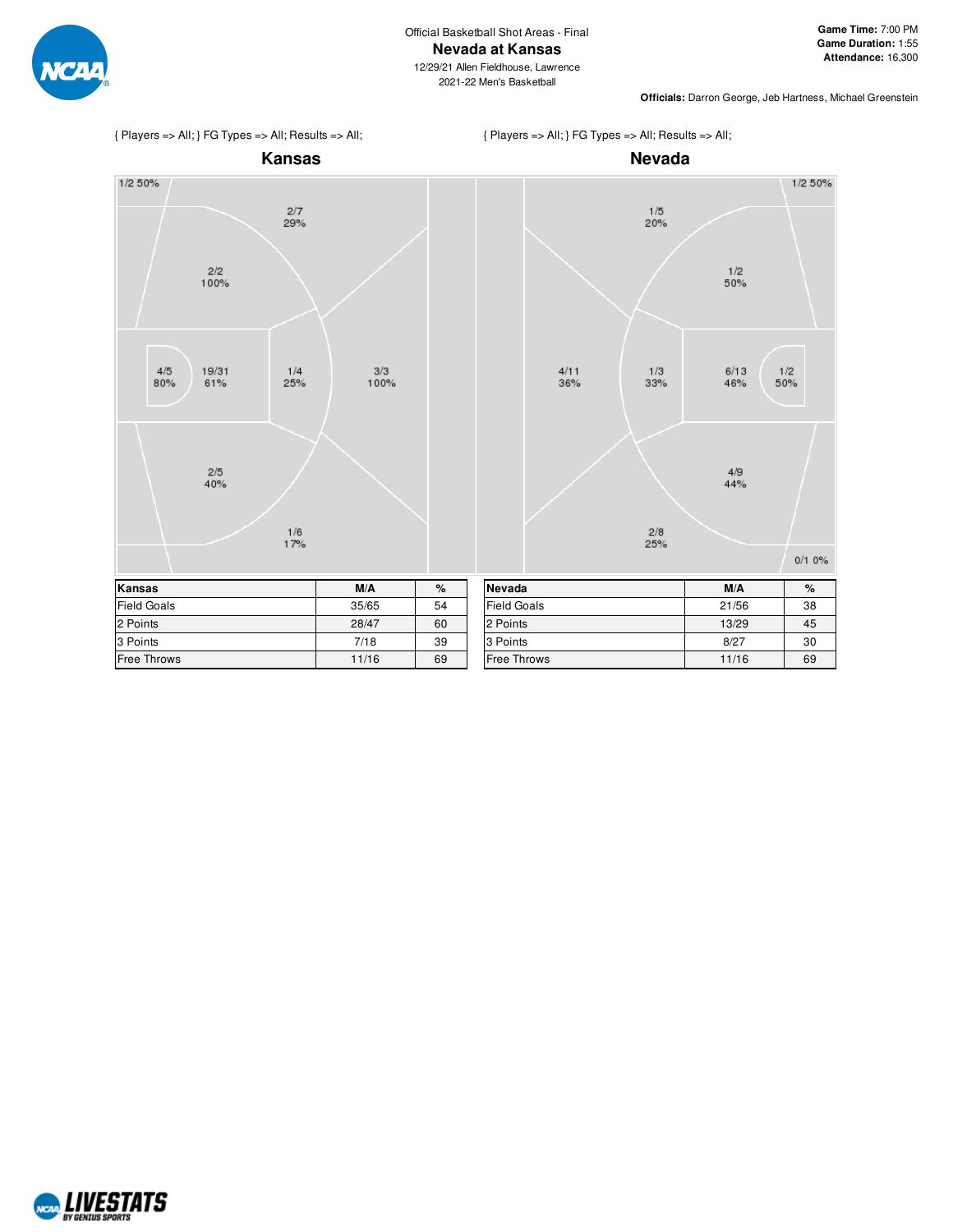

2021-22 Men's Basketball

**Officials:** Darron George, Jeb Hartness, Michael Greenstein

# **Nevada**

| <b>No</b> | Name                   |       | <b>Mins</b> |           | <b>Score</b> |       | <b>Points Diff</b> |      | Points per Min |    | <b>Assists</b> |    | <b>Rebounds</b> |    | <b>Steals</b>  |    | <b>Turnovers</b> |
|-----------|------------------------|-------|-------------|-----------|--------------|-------|--------------------|------|----------------|----|----------------|----|-----------------|----|----------------|----|------------------|
|           |                        | On    | Off         | On        | Off          | On    | Off                | On   | Off            | On | Off            | On | Off             | On | Off            | On | Off              |
|           | Kenan Blackshear       | 23:03 | 16:57       | $42 - 55$ | $19 - 33$    | $-13$ | $-14$              | 1.82 | 1.12           | 10 | 2              | 20 | 13              | 3  | $\overline{c}$ | 10 |                  |
| 3         | Alem Huseinovic        | 08:09 | 31:51       | $10 - 19$ | $51 - 69$    | -9    | $-18$              | 1.23 | .60            |    |                | 6  | 27              | 2  | 3              | 6  | 15               |
|           | Desmond Cambridge Jr.  | 29:25 | 10:35       | $44 - 64$ | $17 - 24$    | $-20$ | $-7$               | .50  | . 61           | 11 |                | 23 | 10              | 3  | $\overline{c}$ | 16 |                  |
| 5         | Warren Washington      | 23:40 | 16:20       | $45 - 59$ | $16 - 29$    | $-14$ | $-13$              | 1.90 | 0.98           | 9  | 3              | 19 | 14              |    |                | 13 |                  |
| 14        | Tré Coleman            | 28:56 | 1:04        | $43 - 63$ | $18 - 25$    | $-20$ | $-7$               | 1.49 | .63            | 8  |                | 22 |                 | 3  | $\overline{c}$ | 16 |                  |
| 15        | DeAndre Henry          | 08:12 | 31:48       | $11 - 8$  | $50 - 80$    | 3     | $-30$              | 1.34 | 1.57           |    |                | 8  | 25              |    |                | 3  | 18               |
| 20        | Daniel Foster          | 25:08 | 14:52       | $39 - 38$ | $22 - 50$    |       | $-28$              | .55  | l.48           | 5  |                | 23 | 10              |    |                | 14 |                  |
| 25        | <b>Grant Sherfield</b> | 35:42 | 04:18       | $52 - 86$ | $9 - 2$      | $-34$ |                    | 1.46 | 2.09           | 10 | $\overline{2}$ | 29 | 4               | 4  |                | 19 |                  |
| 50        | <b>Will Baker</b>      | 17:45 | 22:15       | $19 - 48$ | $42 - 40$    | $-29$ | c                  | 1.07 | .89            | 5  |                | 15 | 18              |    |                |    | 13               |

#### **Kansas**

| <b>No</b> | Name                |       | <b>Mins</b> |           | Score     |       | <b>Points Diff</b> |      | Points per Min |                | <b>Assists</b> |                | <b>Rebounds</b> |                | <b>Steals</b> |          | <b>Turnovers</b> |
|-----------|---------------------|-------|-------------|-----------|-----------|-------|--------------------|------|----------------|----------------|----------------|----------------|-----------------|----------------|---------------|----------|------------------|
|           |                     | On    | Off         | <b>On</b> | Off       | On    | Off                | On   | Off            | On             | Off            | On             | Off             | <b>On</b>      | Off           | On       | Off              |
|           | Joseph Yesufu       | 05:20 | 34:40       | $8 - 15$  | $80 - 46$ | $-7$  | 34                 | 1.50 | 2.31           |                | 14             | 6              | 33              | 0              | 10            | 2        | 12               |
| 2         | Christian Braun     | 32:38 | 07:22       | $78 - 43$ | $10 - 18$ | 35    | -8                 | 2.39 | 1.36           | 14             |                | 32             | 7               | 10             | $\mathbf{0}$  | 11       | 3                |
| 3         | Dajuan Harris       | 32:16 | 07:44       | $76 - 48$ | $12 - 13$ | 28    | -1                 | 2.36 | 1.55           | 14             |                | 30             | 9               | 9              |               | 12       | $\overline{2}$   |
| 10        | Jalen Wilson        | 20:59 | 19:01       | $34 - 36$ | $54 - 25$ | $-2$  | 29                 | 1.62 | 2.84           | 5              | 10             | 20             | 19              | $\overline{c}$ | 8             | 11       | 3                |
| 11        | Remy Martin         | 22:05 | 17:55       | $60 - 29$ | $28 - 32$ | 31    | -4                 | 2.72 | 1.56           | 11             | 4              | 21             | 18              | 9              |               | 4        | 10               |
| 12        | Chris Teahan        | 01:30 | 38:30       | $0 - 2$   | $88 - 59$ | $-2$  | 29                 | 0.00 | 2.29           | $\mathbf{0}$   | 15             | $\overline{2}$ | 37              | $\Omega$       | 10            | $\Omega$ | 14               |
| 20        | Michael Jankovich   | 01:30 | 38:30       | $0 - 2$   | $88 - 59$ | $-2$  | 29                 | 0.00 | 2.29           | $\Omega$       | 15             | 2              | 37              | $\Omega$       | 10            | 0        | 14               |
| 21        | Zach Clemence       | 05:11 | 34:49       | $8 - 9$   | $80 - 52$ | $-1$  | 28                 | 1.54 | 2.30           | $\Omega$       | 15             |                | 32              | $\Omega$       | 10            | 3        | 11               |
| 24        | KJ Adams, Jr.       | 06:34 | 33:26       | $16 - 10$ | $72 - 51$ | 6     | 21                 | 2.44 | 2.15           | $\overline{2}$ | 13             | 8              | 31              |                | 9             |          | 13               |
| 30        | Ochai Agbaji        | 32:30 | 07:30       | $78 - 43$ | $10 - 18$ | 35    | -8                 | 2.40 | 1.33           | 14             |                | 30             | 9               | 10             | $\Omega$      | 10       | 4                |
| 33        | David McCormack     | 22:56 | 17:04       | $62 - 32$ | $26 - 29$ | 30    | -3                 | 2.70 | 1.52           | 10             | 5              | 21             | 18              | 7              | 3             | 6        | 8                |
| 44        | Mitch Lightfoot     | 10:16 | 29:44       | $12 - 18$ | $76 - 43$ | -6    | 33                 | 1.17 | 2.56           | 3              | 12             | 9              | 30              | 2              | 8             | 5        | 9                |
| 55        | Jalen Coleman-Lands | 06:15 | 33:45       | $8 - 18$  | $80 - 43$ | $-10$ | 37                 | 1.28 | 2.37           |                | 14             |                | 32              | $\Omega$       | 10            | 5        | 9                |

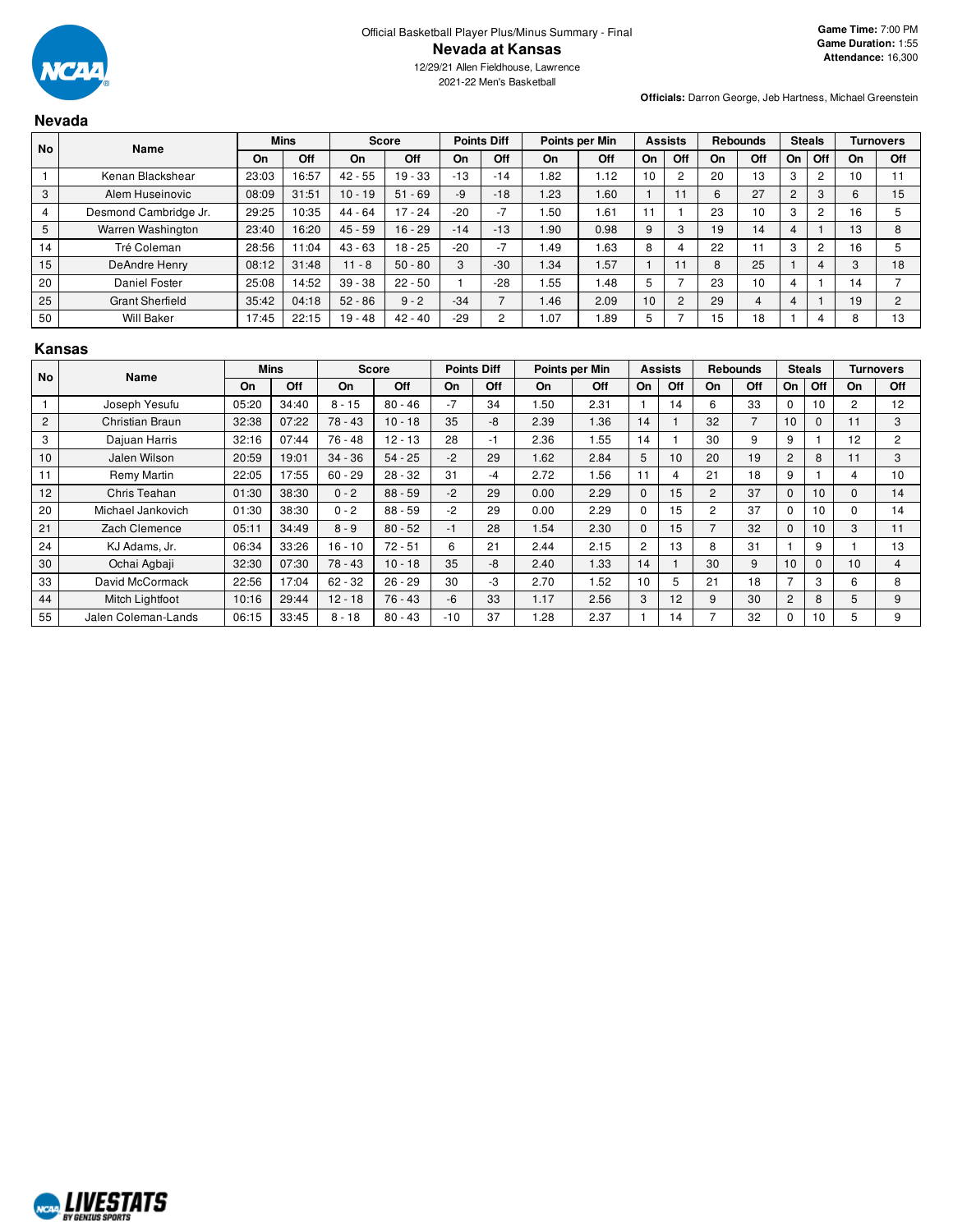

**Officials:** Darron George, Jeb Hartness, Michael Greenstein

# Players => AllFG Types=>AllResults=>All **Nevada**



**Blow Up Chart**



| Nevada             | M/A   | $\%$ | Nevada                     | M/A      | $\%$ |
|--------------------|-------|------|----------------------------|----------|------|
| <b>Field Goals</b> | 21/56 | 38   | <b>Points in the Paint</b> | 14(7/15) | 47   |
| 2 Points           | 13/29 | 45   | <b>Fast Break Points</b>   | 8(3/3)   | 100  |
| 3 Points           | 8/27  | 30   | Second Chance Points       | 2(1/5)   | 20   |
| <b>Free Throws</b> | 11/16 | 69   | <b>Effective FG%</b>       | 45       |      |

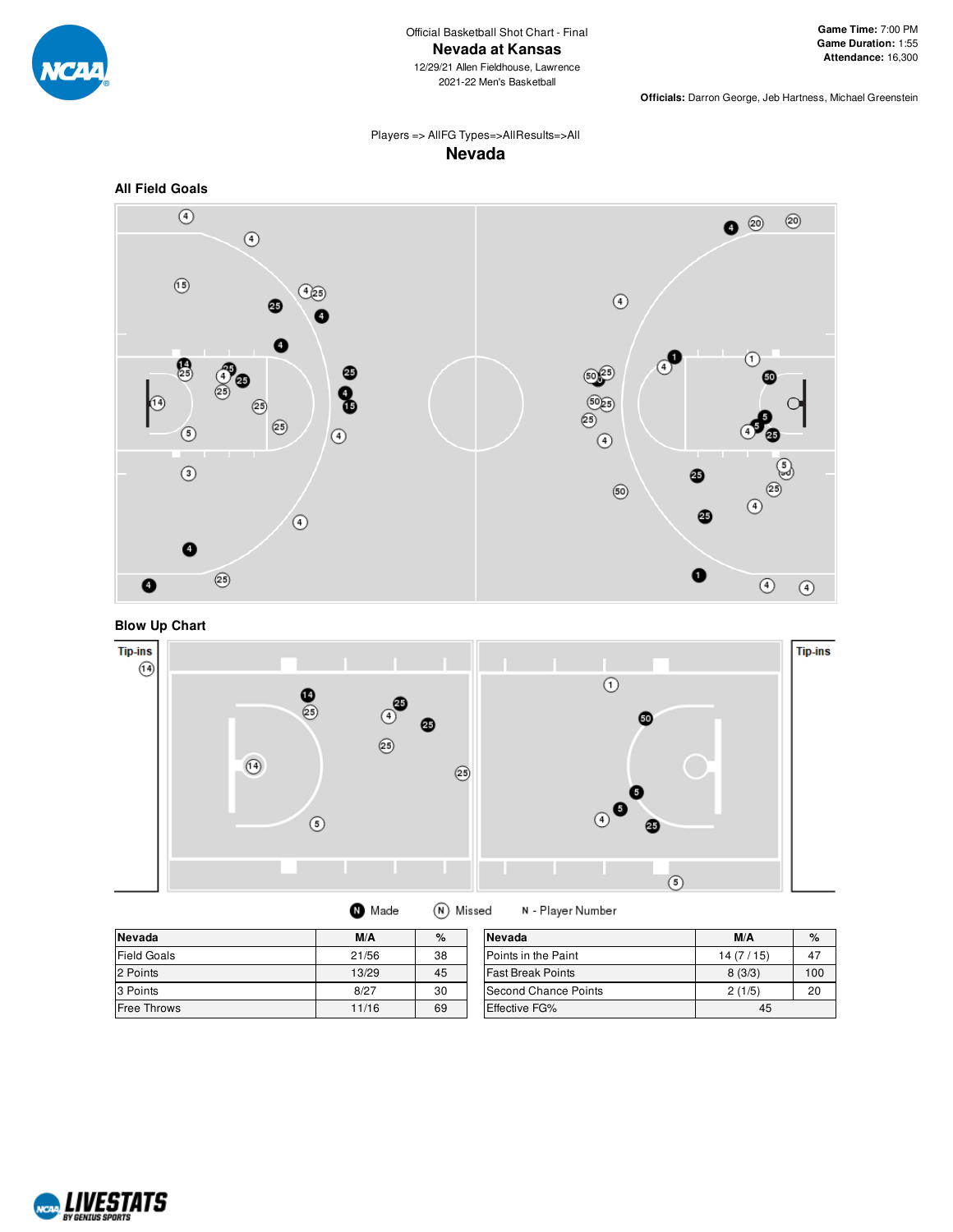

2021-22 Men's Basketball

**Officials:** Darron George, Jeb Hartness, Michael Greenstein

# Players => AllFG Types=>AllResults=>All

**Kansas**







 $\bullet$  Made (N) Missed

N - Player Number

| Kansas             | M/A   | %  | Kansas                   | M/A          | %   |
|--------------------|-------|----|--------------------------|--------------|-----|
| <b>Field Goals</b> | 35/65 | 54 | Points in the Paint      | 46 (23 / 36) | 64  |
| 2 Points           | 28/47 | 60 | <b>Fast Break Points</b> | 23(14/14)    | 100 |
| 3 Points           | 7/18  | 39 | Second Chance Points     | 5(3/9)       | 33  |
| <b>Free Throws</b> | 11/16 | 69 | <b>Effective FG%</b>     | 59           |     |

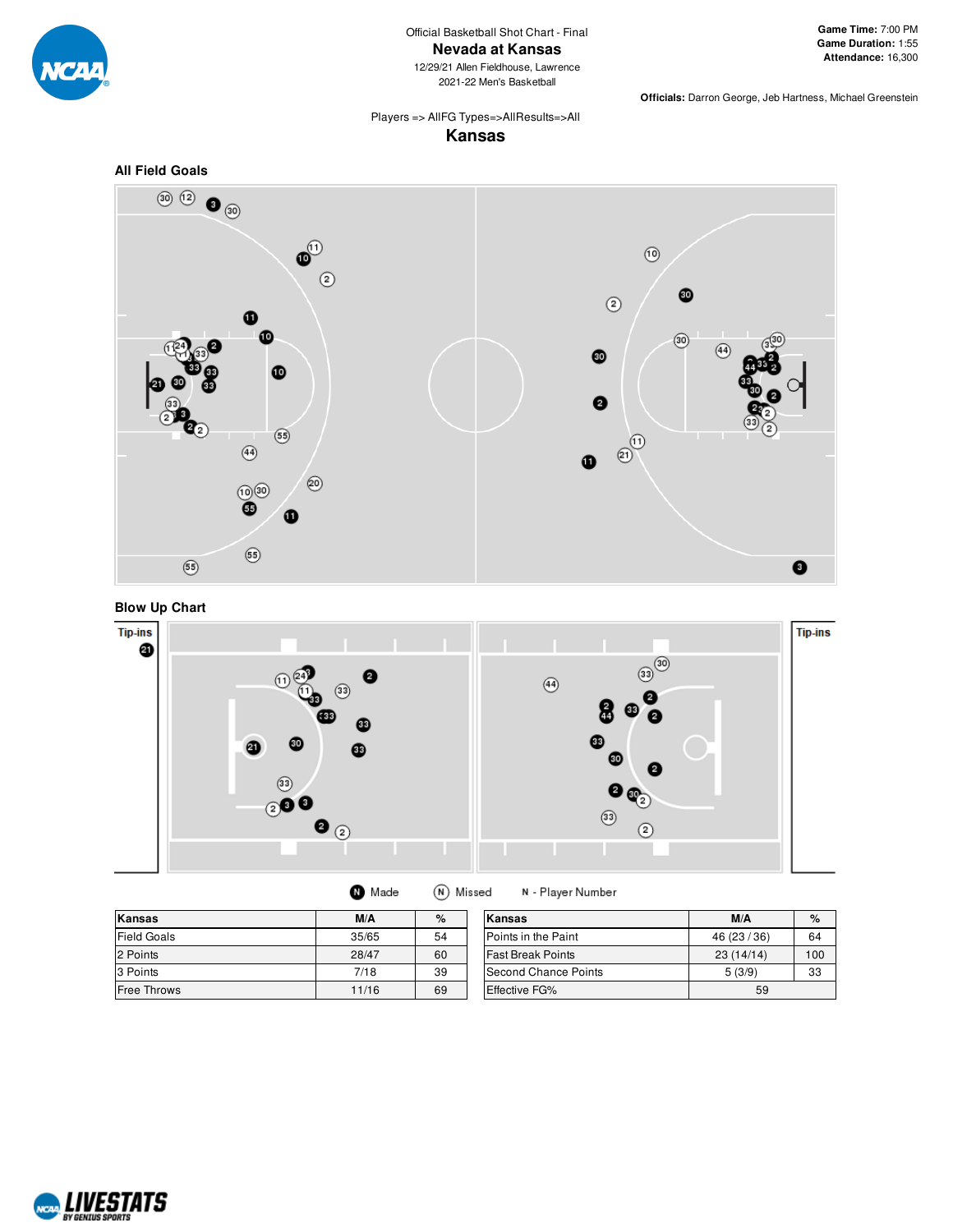

**Nevada**

# Official Basketball Rotations Summary - Final **Nevada at Kansas**

12/29/21 Allen Fieldhouse, Lawrence 2021-22 Men's Basketball

| Lineup                                                                               | Quarter<br>On  | Time<br>On | Quarter<br>Off        | <b>Time</b><br>Off | Time on<br>Court | <b>Score</b> | <b>Score</b><br><b>Diff</b> |                |              |                | <b>RebiStilToviAss</b> | <b>PPP</b> |
|--------------------------------------------------------------------------------------|----------------|------------|-----------------------|--------------------|------------------|--------------|-----------------------------|----------------|--------------|----------------|------------------------|------------|
| 1- Blackshear K/4- Cambridge Jr. D/5- Washington W/25- Sherfield G/50-<br>Baker W/   | $\mathbf{1}$   | 20:00      | $\mathbf{1}$          | 17:11              | 02:49            | $3-8$        | -5                          | $2^{\circ}$    | $\mathbf 0$  | $\overline{c}$ | $\overline{1}$         | 0.5000     |
| 1- Blackshear K/4- Cambridge Jr. D/14- Coleman T/25- Sherfield G/50-<br>Baker W/     | $\mathbf{1}$   | 17:11      | $\mathbf{1}$          | 15:20              | 01:51            | $0 - 4$      | $-4$                        | 3              | $\mathbf 0$  | 3              | $\Omega$               | 0.0000     |
| 1- Blackshear K/4- Cambridge Jr. D/5- Washington W/14- Coleman T/25-<br>Sherfield G/ | $\mathbf{1}$   | 15:20      | $\mathbf{1}$          | 13:49              | 01:31            | $5-6$        | $-1$                        | $\mathbf 0$    | 0            | $\mathbf 0$    | 2                      | 1.6667     |
| 4- Cambridge Jr. D/5- Washington W/14- Coleman T/20- Foster D/25-<br>Sherfield G/    | $\mathbf{1}$   | 13:49      | $\mathbf{1}$          | 11:11              | 02:38            | $5-5$        | $\Omega$                    | 3              | $\mathbf 0$  | $\overline{2}$ | $\Omega$               | 1.0000     |
| 4- Cambridge Jr. D/ 14- Coleman T/ 20- Foster D/ 25- Sherfield G/ 50- Baker<br>W/    | $\mathbf{1}$   | 11:11      | $\mathbf{1}$          | 10:55              | 00:16            | $0 - 1$      | $-1$                        | $\mathbf 0$    | $\mathbf 0$  | $\mathbf{0}$   | $\Omega$               | 0.0000     |
| 4- Cambridge Jr. D/ 14- Coleman T/ 15- Henry D/ 20- Foster D/ 25- Sherfield<br>G/    | $\mathbf{1}$   | 10:55      | $\mathbf{1}$          | 09:07              | 01:48            | $3-0$        | 3                           | $\overline{c}$ | $\mathbf{1}$ | $\mathbf{1}$   | $\mathbf{1}$           | 0.7500     |
| 1- Blackshear K/4- Cambridge Jr. D/14- Coleman T/15- Henry D/20-<br>Foster D/        | $\mathbf{1}$   | 09:07      | $\mathbf{1}$          | 09:07              | 00:00            | $0-0$        | $\mathbf 0$                 | $\mathbf 0$    | $\mathbf 0$  | $\mathbf 0$    | $\mathbf{0}$           | 0.0000     |
| 1- Blackshear K/4- Cambridge Jr. D/5- Washington W/14- Coleman T/20-<br>Foster D/    | $\mathbf{1}$   | 09:07      | $\mathbf{1}$          | 08:16              | 00:51            | $2 - 0$      | $\overline{2}$              | $\mathbf 0$    | $\mathbf 0$  | $\mathbf{1}$   | $\mathbf{1}$           | 1.0000     |
| 3- Huseinovic A/5- Washington W/14- Coleman T/20- Foster D/25-<br>Sherfield G/       | $\mathbf{1}$   | 08:16      | $\mathbf{1}$          | 06:38              | 01:38            | $0 - 4$      | $-4$                        | $\mathbf 0$    | $\mathbf{1}$ | 3              | $\mathbf 0$            | 0.0000     |
| 3- Huseinovic A/4- Cambridge Jr. D/5- Washington W/20- Foster D/25-<br>Sherfield G/  | $\mathbf{1}$   | 06:38      | $\mathbf{1}$          | 04:54              | 01:44            | $3-3$        | $\mathbf 0$                 | $\mathbf{2}$   | $\mathbf 0$  | $\overline{c}$ | $\mathbf{1}$           | 1.0000     |
| 3- Huseinovic A/4- Cambridge Jr. D/15- Henry D/20- Foster D/25-<br>Sherfield G/      | $\mathbf{1}$   | 04:54      | $\mathbf{1}$          | 04:54              | 00:00            | $0-0$        | $\mathbf 0$                 | $\mathbf 0$    | $\mathbf 0$  | $\mathbf 0$    | $\Omega$               | 0.0000     |
| 4- Cambridge Jr. D/ 14- Coleman T/ 15- Henry D/ 20- Foster D/ 25- Sherfield<br>G/    | $\mathbf{1}$   | 04:54      | $\mathbf{1}$          | 02:13              | 02:41            | $4 - 0$      | $\overline{4}$              | 3              | $\mathbf 0$  | $\mathbf{1}$   | $\mathbf 0$            | 0.8000     |
| 3- Huseinovic A/ 14- Coleman T/ 15- Henry D/ 20- Foster D/ 25- Sherfield G/          | $\mathbf{1}$   | 02:13      | $\mathbf{2}^{\prime}$ | 20:00              | 02:13            | $2 - 8$      | -6                          | 0              | $\mathbf 0$  | $\mathbf{1}$   | $\mathbf{0}$           | 0.5000     |
| 1- Blackshear K/4- Cambridge Jr. D/5- Washington W/25- Sherfield G/50-<br>Baker W/   | $\overline{2}$ | 20:00      | $\overline{2}$        | 16:03              | 03:57            | $7 - 10$     | -3                          | 3              | 1            | $\mathbf{1}$   | 2                      | 1.0174     |
| 4- Cambridge Jr. D/5- Washington W/14- Coleman T/25- Sherfield G/50-<br>Baker W/     | $\overline{2}$ | 16:03      | $\overline{c}$        | 14:42              | 01:21            | $2 - 9$      | $-7$                        | $\mathbf{1}$   | $\mathbf 0$  | $\mathbf 0$    | $\Omega$               | 0.5000     |
| 4- Cambridge Jr. D/ 14- Coleman T/ 20- Foster D/ 25- Sherfield G/ 50- Baker<br>W/    | $\overline{2}$ | 14:42      | $\overline{2}$        | 12:04              | 02:38            | $0 - 3$      | -3                          | $\mathbf{2}$   | 0            | $\mathbf{1}$   | $\mathbf{0}$           | 0.0000     |
| 1- Blackshear K/5- Washington W/14- Coleman T/20- Foster D/25-<br>Sherfield G/       | $\overline{2}$ | 12:04      | $\overline{2}$        | 09:41              | 02:23            | $7 - 4$      | 3                           | 5              | $\mathbf 0$  | $\mathbf{0}$   | $\mathbf{1}$           | 1.7500     |
| 1- Blackshear K/4- Cambridge Jr. D/5- Washington W/14- Coleman T/20-<br>Foster D/    | $\overline{2}$ | 09:41      | $\overline{2}$        | 07:44              | 01:57            | $5 - 2$      | 3                           | $\mathbf{1}$   | $\mathbf{1}$ | $\mathbf{1}$   | $\mathbf{1}$           | 1.0504     |
| 1- Blackshear K/4- Cambridge Jr. D/14- Coleman T/25- Sherfield G/50-<br>Baker W/     | $\mathbf{2}$   | 07:44      | $\mathbf{2}^{\prime}$ | 04:21              | 03:23            | $5 - 13$     | -8                          | $\mathbf{1}$   | 0            | $\mathbf{1}$   | $\overline{c}$         | 0.8333     |
| 1- Blackshear K/5- Washington W/14- Coleman T/20- Foster D/25-<br>Sherfield G/       | $\mathbf{2}$   | 04:21      | $\mathbf{2}^{\prime}$ | 02:34              | 01:47            | $3 - 4$      | $-1$                        | $\mathbf{1}$   | $\mathbf 0$  | $\mathbf{1}$   | $\mathbf 0$            | 0.9375     |
| 1- Blackshear K/3- Huseinovic A/5- Washington W/20- Foster D/25-<br>Sherfield G/     | $\mathbf{2}$   | 02:34      | $\mathbf{2}^{\prime}$ | 01:30              | 01:04            | $3 - 4$      | $-1$                        | $\mathbf{1}$   | 1            | $\mathbf 0$    | $\mathbf 0$            | 1.2295     |
| 1- Blackshear K/3- Huseinovic A/15- Henry D/20- Foster D/50- Baker W/                | $\overline{2}$ | 01:30      | $\overline{2}$        | 00:00              | 01:30            | $2 - 0$      | $\overline{2}$              | 3              | $\mathbf 0$  | $\mathbf{0}$   | $\mathbf 0$            | 1.1364     |

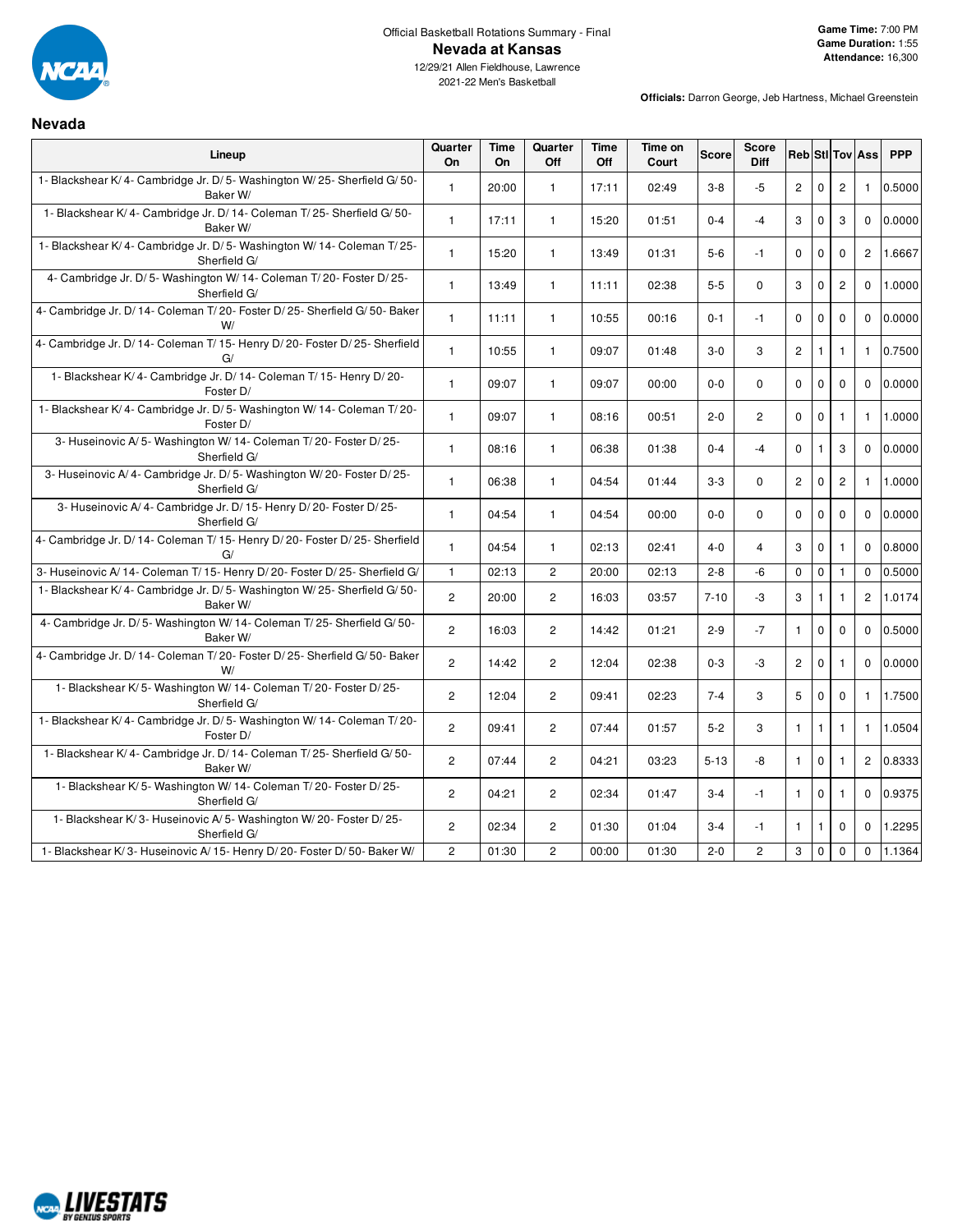

**Kansas**

12/29/21 Allen Fieldhouse, Lawrence 2021-22 Men's Basketball

| Lineup                                                                             | Quarter<br>On        | Time<br>On | Quarter<br>Off | Time<br>Off | Time on<br>Court | <b>Score</b> | <b>Score</b><br><b>Diff</b> |                |                |                | <b>RebiStilToviAss</b> | <b>PPP</b> |
|------------------------------------------------------------------------------------|----------------------|------------|----------------|-------------|------------------|--------------|-----------------------------|----------------|----------------|----------------|------------------------|------------|
| 2- Braun C/3- Harris D/11- Martin R/30- Agbaii O/33- McCormack D/                  | 1                    | 20:00      | -1             | 13:49       | 06:11            | $18-8$       | 10                          | $5^{\circ}$    | 4              | $\Omega$       | $\overline{2}$         | 1.5152     |
| 2- Braun C/ 10- Wilson J/ 11- Martin R/ 30- Agbaji O/ 33- McCormack D/             | 1                    | 13:49      |                | 12:36       | 01:13            | $1 - 3$      | $-2$                        | $\mathbf 0$    | $\Omega$       |                | $\Omega$               | 0.4098     |
| 2- Braun C/3- Harris D/10- Wilson J/30- Agbaji O/44- Lightfoot M/                  | 1                    | 12:36      |                | 10:41       | 01:55            | $5 - 2$      | 3                           |                |                |                |                        | 1.2887     |
| 2- Braun C/3- Harris D/10- Wilson J/44- Lightfoot M/55- Coleman-Lands              | 1                    | 10:41      |                | 09:07       | 01:34            | $0 - 3$      | $-3$                        | 3              |                | $\overline{2}$ | $\Omega$               | 0.0000     |
| 3- Harris D/ 10- Wilson J/ 30- Agbaji O/ 33- McCormack D/ 55- Coleman-<br>Lands J/ | -1                   | 09:07      | $\mathbf 1$    | 08:16       | 00:51            | $0 - 2$      | $-2$                        | $\Omega$       | $\Omega$       |                | $\Omega$               | 0.0000     |
| 2- Braun C/3- Harris D/11- Martin R/30- Agbaii O/33- McCormack D/                  | $\mathbf{1}$         | 08:16      | $\overline{1}$ | 04:54       | 03:22            | $7 - 3$      | $\overline{4}$              | $\overline{2}$ | $\overline{2}$ | $\overline{2}$ |                        | 1.0355     |
| 2- Braun C/3- Harris D/10- Wilson J/30- Agbaji O/44- Lightfoot M/                  | $\mathbf{1}$         | 04:54      | $\mathbf{1}$   | 03:38       | 01:16            | $0 - 2$      | $-2$                        | $\Omega$       | $\Omega$       |                | $\Omega$               | 0.0000     |
| 2- Braun C/3- Harris D/10- Wilson J/21- Clemence Z/30- Agbaji O/                   | $\mathbf{1}$         | 03:38      | $\mathbf{1}$   | 02:13       | 01:25            | $0 - 2$      | $-2$                        | $\overline{2}$ | $\Omega$       | $\overline{2}$ | $\Omega$               | 0.0000     |
| 2- Braun C/3- Harris D/11- Martin R/24- Adams, Jr. K/30- Agbaji O/                 | $\mathbf{1}$         | 02:13      | $\overline{2}$ | 20:00       | 02:13            | $8 - 2$      | 6                           | $\overline{2}$ |                | 0              | $\overline{2}$         | 2.6667     |
| 2- Braun C/3- Harris D/11- Martin R/30- Agbaji O/33- McCormack D/                  | $\overline{2}$       | 20:00      | $\overline{c}$ | 14:42       | 05:18            | $19-9$       | 10                          | 8              |                |                | 4                      | 1.4526     |
| 2- Braun C/ 10- Wilson J/ 11- Martin R/ 30- Agbaji O/ 44- Lightfoot M/             | $\overline{2}$       | 14:42      | $\overline{2}$ | 11:21       | 03:21            | $5 - 3$      | $\overline{2}$              | $\overline{4}$ |                | $\Omega$       |                        | 1.0000     |
| 1- Yesufu J/3- Harris D/10- Wilson J/44- Lightfoot M/55- Coleman-Lands             | $\overline{2}$       | 11:21      | $\overline{2}$ | 09:11       | 02:10            | $2 - 8$      | $-6$                        |                | $\Omega$       |                |                        | 0.5000     |
| 2- Braun C/3- Harris D/11- Martin R/30- Agbaji O/33- McCormack D/                  | $\overline{2}$       | 09:11      | 2              | 08:44       | 00:27            | $2 - 1$      | $\mathbf{1}$                | $\Omega$       | $\mathbf 0$    | $\Omega$       |                        | 2.0000     |
| 2- Braun C/3- Harris D/10- Wilson J/30- Agbaii O/33- McCormack D/                  | $\mathbf{2}^{\circ}$ | 08:44      | 2              | 04:21       | 04:23            | $13-5$       | 8                           | 5              | $\Omega$       |                | $\overline{2}$         | 1.4444     |
| 3- Harris D/ 10- Wilson J/ 24- Adams, Jr. K/ 30- Agbaji O/ 33- McCormack           | $\overline{2}$       | 04:21      | 2              | 03:46       | 00:35            | $0 - 1$      | -1                          |                | $\Omega$       | $\Omega$       | $\Omega$               | 0.0000     |
| 3- Harris D/ 10- Wilson J/ 21- Clemence Z/ 24- Adams, Jr. K/ 33-<br>McCormack D/   | $\overline{2}$       | 03:46      | $\overline{c}$ | 03:10       | 00:36            | $2 - 0$      | $\overline{2}$              | $\Omega$       | $\Omega$       | $\Omega$       | $\Omega$               | 2.0000     |
| 1- Yesufu J/10- Wilson J/21- Clemence Z/24- Adams, Jr. K/55- Coleman-<br>Lands J/  | $\overline{2}$       | 03:10      | 2              | 01:30       | 01:40            | $6-5$        |                             | 3              | $\Omega$       |                | $\mathbf 0$            | 1.5000     |
| 1- Yesufu J/12- Teahan C/20- Jankovich M/21- Clemence Z/24- Adams.<br>Jr. K/       | $\overline{2}$       | 01:30      | $\overline{c}$ | 00:00       | 01:30            | $0 - 2$      | $-2$                        | $\overline{c}$ | $\Omega$       | $\mathbf 0$    | $\mathbf 0$            | 0.0000     |

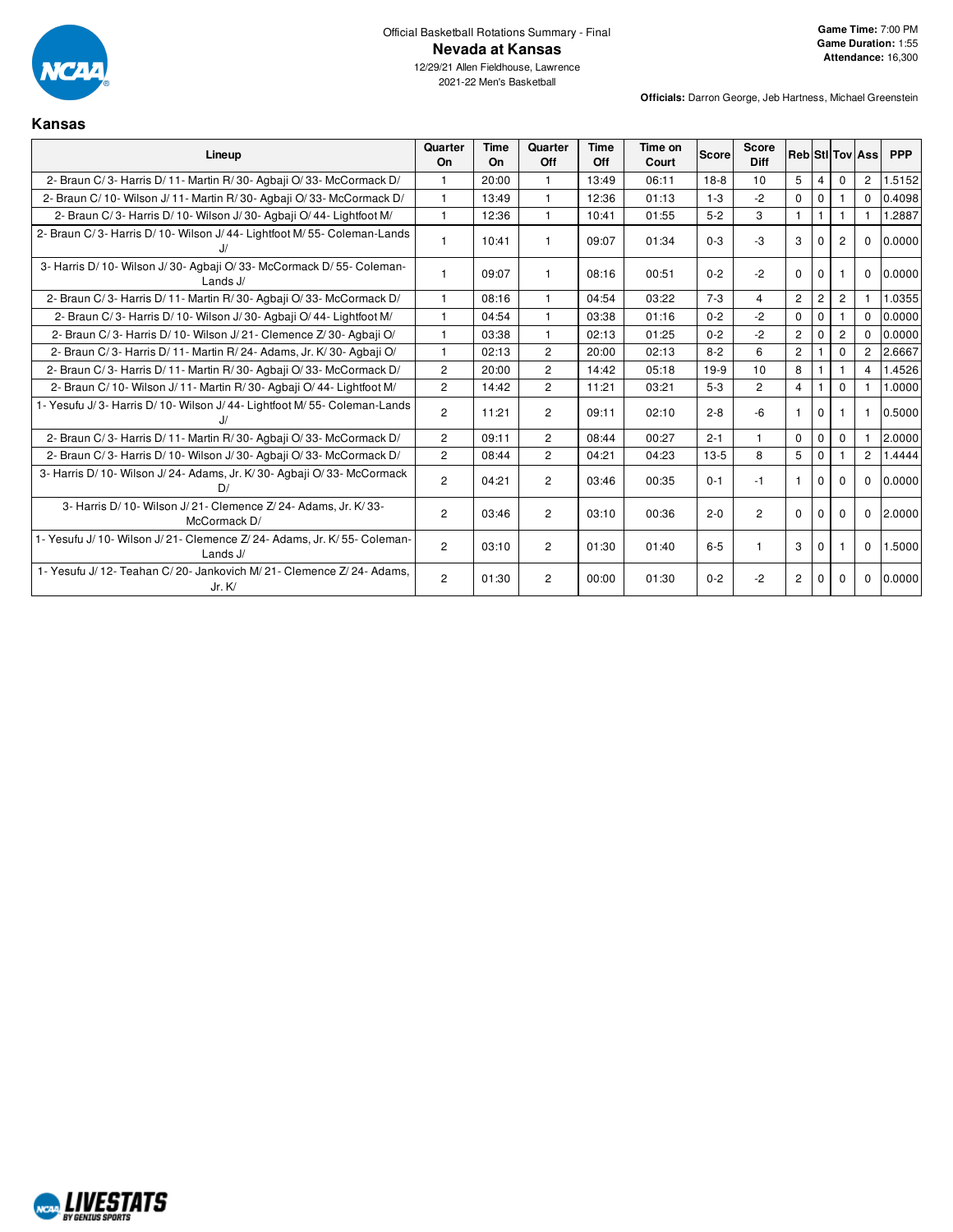

**Nevada**

2021-22 Men's Basketball

| Lineup                                                                            | Time  | Score    | <b>Score Diff</b> | <b>Pts/Min</b> | Reb Stil Tov   Ass |             |                |             | <b>PPP</b> |
|-----------------------------------------------------------------------------------|-------|----------|-------------------|----------------|--------------------|-------------|----------------|-------------|------------|
| 1- Blackshear K/4- Cambridge Jr. D/5- Washington W/25- Sherfield G/50- Baker W/   | 06:46 | $10-18$  | -8                | 1.4778         | 5                  |             | 3              | 3           | 0.7764     |
| I- Blackshear K/4- Cambridge Jr. D/14- Coleman T/25- Sherfield G/50- Baker W/     | 05:14 | $5 - 17$ | $-12$             | 0.9554         | $\overline{4}$     | $\Omega$    | 4              | 2           | 0.5000     |
| 4- Cambridge Jr. D/14- Coleman T/15- Henry D/20- Foster D/25- Sherfield G/        | 04:29 | $7-0$    | 7                 | 1.5613         | 5                  |             | $\overline{2}$ |             | 0.7778     |
| - Blackshear K/5- Washington W/14- Coleman T/20- Foster D/25- Sherfield G/        | 04:10 | $10-8$   | $\overline{2}$    | 2.4000         | 6                  | $\Omega$    |                |             | 1.3889     |
| 4- Cambridge Jr. D/14- Coleman T/20- Foster D/25- Sherfield G/50- Baker W/        | 02:54 | $0 - 4$  | $-4$              | 0.0000         | $\overline{2}$     | $\Omega$    |                | $\Omega$    | 0.0000     |
| 1- Blackshear K/4- Cambridge Jr. D/5- Washington W/14- Coleman T/20- Foster D/    | 02:48 | $7 - 2$  | 5                 | 2.5000         |                    |             | 2              | 2           | 1.0355     |
| 4- Cambridge Jr. D/5- Washington W/14- Coleman T/20- Foster D/25- Sherfield G/    | 02:38 | $5 - 5$  | $\Omega$          | 1.8987         | 3                  | $\Omega$    | $\overline{2}$ | $\Omega$    | 1.0000     |
| 3- Huseinovic A/ 14- Coleman T/ 15- Henry D/ 20- Foster D/ 25- Sherfield G/       | 02:13 | $2 - 8$  | -6                | 0.9023         | $\Omega$           | $\Omega$    |                | $\Omega$    | 0.5000     |
| 3- Huseinovic A/4- Cambridge Jr. D/5- Washington W/20- Foster D/25- Sherfield G/  | 01:44 | $3 - 3$  | 0                 | 1.7308         | $\overline{2}$     | 0           | 2              |             | 1.0000     |
| 3- Huseinovic A/5- Washington W/14- Coleman T/20- Foster D/25- Sherfield G/       | 01:38 | $0 - 4$  | $-4$              | 0.0000         | 0                  |             | 3              | $\Omega$    | 0.0000     |
| 1- Blackshear K/4- Cambridge Jr. D/5- Washington W/14- Coleman T/25- Sherfield G/ | 01:31 | $5-6$    | $-1$              | 3.2967         | $\Omega$           | $\Omega$    | $\Omega$       | 2           | 1.6667     |
| 1- Blackshear K/3- Huseinovic A/15- Henry D/20- Foster D/50- Baker W/             | 01:30 | $2 - 0$  | 2                 | 1.3333         | 3                  | 0           | $\mathbf 0$    | $\Omega$    | 1.1364     |
| 4- Cambridge Jr. D/5- Washington W/14- Coleman T/25- Sherfield G/50- Baker W/     | 01:21 | $2 - 9$  | $-7$              | 1.4815         |                    | 0           | $\Omega$       | $\mathbf 0$ | 0.5000     |
| 1- Blackshear K/3- Huseinovic A/5- Washington W/20- Foster D/25- Sherfield G/     | 01:04 | $3 - 4$  | -1                | 2.8125         |                    |             | $\Omega$       | $\Omega$    | 1.2295     |
| 1- Blackshear K/4- Cambridge Jr. D/14- Coleman T/15- Henry D/20- Foster D/        | 00:00 | $0-0$    | 0                 | <b>NaN</b>     | $\Omega$           | $\mathbf 0$ | $\Omega$       | $\Omega$    | 0.0000     |
| 3- Huseinovic A/4- Cambridge Jr. D/15- Henry D/20- Foster D/25- Sherfield G/      | 00:00 | $0-0$    | 0                 | NaN            | $\Omega$           | $\Omega$    | $\Omega$       | $\Omega$    | 0.0000     |